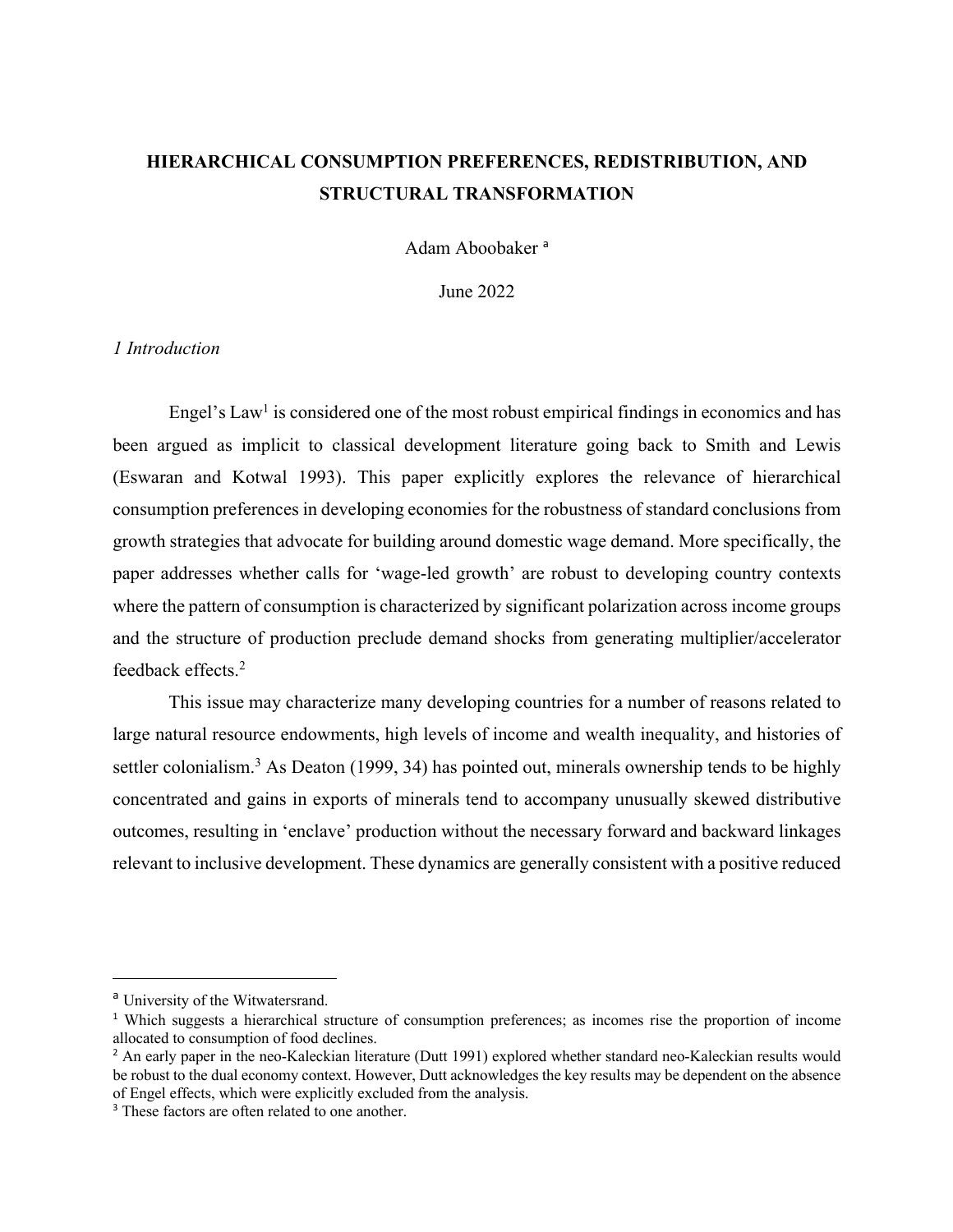form relationship between growth episodes and inequality<sup>4</sup>, if via mechanisms distinct from those explored in the model below. More importantly, from a policy perspective and as relates to the analysis that follows, measures to reduce income inequality might not stimulate growth through the usual multiplier/accelerator mechanisms emphasized in the literature.<sup>5</sup>

At face value, the political appeal for wage-led growth is strong – many countries have been plagued by growing inequality and stagnant growth rates in recent decades, and it would indeed be convenient if social targets for reducing inequalities happened also to be strong instruments for realizing higher rates of long run growth. However, whether changes in income distribution can be analyzed as proponents of wage-led growth have done has been contested on general grounds (Skott 2017). Amidst recent debates on this subject, there has been relatively little critical evaluation of the relevance of wage-led growth to the developing country context and issues of structural transformation.<sup>6</sup> Insofar as the canonical neo-Kaleckian models, in their onesector nature, disregard interrelations between economic sectors of differing relevance to development strategy, there are limitations on these models as a basis for assured policy recommendations in dual-economies.

The central argument of this paper is that contemporary neo-Kaleckian arguments have less explanatory power in contexts where domestic modern sector production is oriented away from domestic wage demand.7 This claim is related to the observation that low-income economies tend to have large traditional sectors and diversify productive activity until relatively high levels of per capita income (Imbs and Wacziarg 2003). Growth theorists, going back at least to Pasinetti (1981), have been cognizant of the interaction between economic growth and the pattern of consumption.

The main contribution of this paper is the repurposing of the model in Razmi *et al*. (2012) to bring de Janvry and Sadoulet's (1983) argument to contemporary growth theory debates. The paper shows that neo-Kaleckian theory may not be robust to countries with extreme polarization

<sup>4</sup> Recent studies on the distribution of consumption expenditure in sub-Saharan Africa for the 2002-2012 period covering the 2000s commodity boom seem to lend credence to this hypothesis by showing that the distribution of consumption has become more unequal and polarized (Clementi *et al.* 2020, 13).

<sup>5</sup> Income inequality is a social harm of great concern worthy of policy response for intrinsic reasons. Addressing the implications of income redistribution for growth need not imply a normative position on how much a society should tolerate income inequality.

<sup>6</sup> Razmi (2016) and Ros (2016) are important exceptions.

<sup>7</sup> This is an argument in keeping with accounts of the role of export promotion (and explicit rejection of a strategy focused on the domestic market) in successful late-industrialization strategies, like Westphal (1990).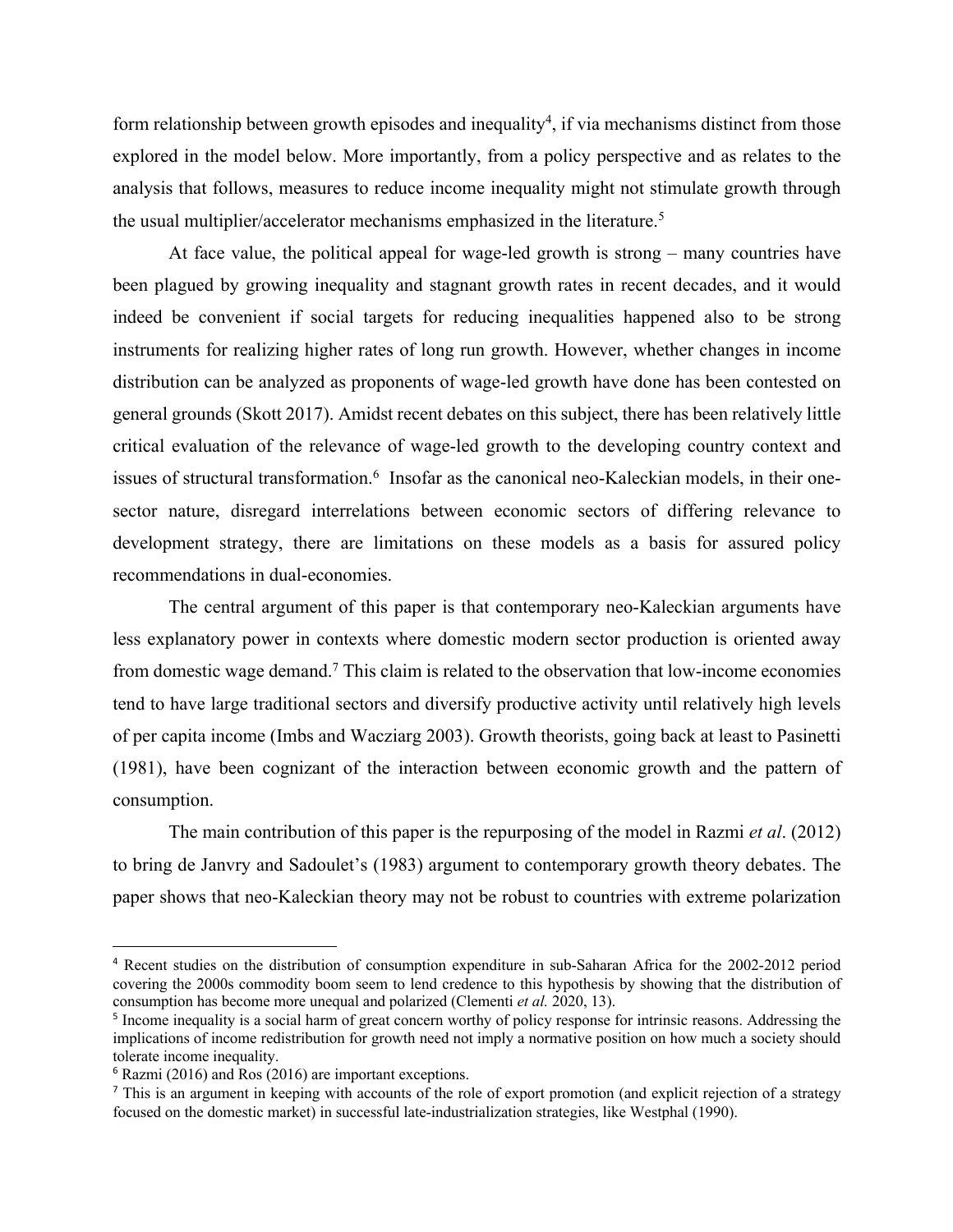in the distribution of income or where the consumption preferences of a broad subsection of wage earners fails to cross over with the focal point of industrial strategy. This conclusion is relevant to macro-policy debates in countries like Brazil, China, or South Africa – countries where the strong normative-intrinsic case for reducing high levels of income inequality has at times been mistaken for a positive-instrumental argument about growth and structural change.<sup>8</sup> Remaining sections set out neo-Kaleckian arguments and Kalecki's writing on development issues, before discussing properties of a two-sector growth and distribution model.

#### *2 'Kaleckian' models, Kalecki, and disarticulation*

As per Lavoie (2014), four features are held as core to neo-Kaleckian models: an investment function depending at least in part on the rate of utilization; mark-up pricing; a higher saving rate out of profits than wages; the absence of capital and labor constraints (Lavoie 2014, 360).9 These features render neo-Kaleckian models both restrictive in their generality/applicability and narrow in their interpretation of Kalecki's writing.10

Contrasting neo-Kaleckian insights with Kalecki's views on development makes for interesting reading, although Kalecki's writing on development concerns the question of whether aggregate demand is the constraint on growth in dual economies rather than the growth implications of redistributions. Kalecki carefully qualifies the generality of his analyses,

<sup>8</sup> Padayachee and Zarenda (1996) outline the neo-Kaleckian arguments that have been central to post-apartheid South African policy debates, and Lavinas (2017) comments on the 'social developmentalism' strategy put forward by the Worker's Party in Brazil. Chapter 4 of Klein and Pettis (2020) provides a critical account of the Chinese growth model since the 1990s, with a neo-Kaleckian flavor. China's chief growth strategists have since advocated for a model emphasizing 'dual circulation', whereby both exports and rising domestic consumption are promoted. Pettis (2021) addresses some of the immediately appearing contradictions of dual circulation but does not revise advocacy for a consumption-centered growth strategy. Lin (2021) likewise identifies the relevance of increasing returns to scale in manufacturing in a critical account of the new Chinese development paradigm. In the sectors where China is targeting industrial catch up, like micro-chips, will wage demand from the bottom end of the distribution be key? I am skeptical, but it is worth acknowledging that the move toward emphasis on internal circulation may be at least partly motivated by the chauvinistic international rivalries that look to stall Chinese development – Chinese development planners will be well-aware of the latecomer advantages to sustaining high rates of capital accumulation with export-oriented industrialization, given the experience of preceding decades.

<sup>9</sup> Appendix A sets out the neo- and post-Kaleckian frameworks in full.

<sup>&</sup>lt;sup>10</sup> A wider reading of Kalecki's writings might acknowledge the relevance of labor constraints to mature economies, and capital constraints to dual economies. Lavoie (2020, 420) appears to defend the application of neo-Kaleckian models to developing country contexts based on the country of origin of authors working in the tradition: "I am no emerging economies expert, but what I find intriguing is that two of the first four authors in the Kaleckian tradition to build wage-led models came from India (Amitava Dutt) and Brazil (Edward Amadeo): both emerging economies."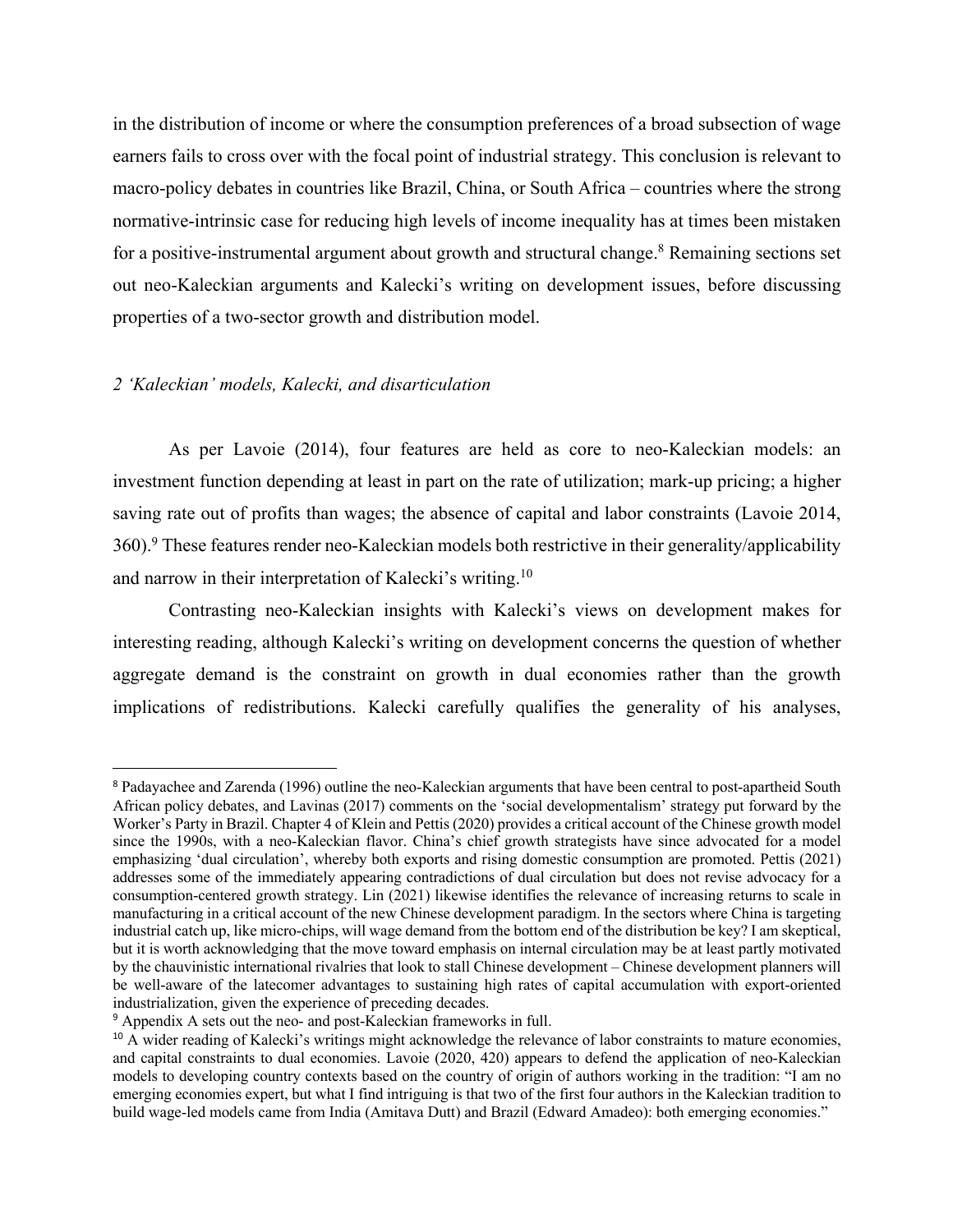distinguishing clearly between the principal cause of unemployment across dual and mature economies by contrasting the problems of deficient effective demand from structural supply-side issues related to capital shortage (Kalecki 1968).<sup>11</sup>

The essential macroeconomic issue in developing economies was, according to Kalecki, thus expressed as how to achieve expanded productive capacity through raising the rate of investment. This is recognized in the literature, although infrequently by neo-Kaleckians. Sachs (2004) emphasizes Kalecki's view that "the rate of growth of labour productivity*…* is the foundation for both economic and social progress and improvement in living standards, provided the gains in productivity are equitably distributed within the society" (Sachs 2004, 176). Indeed, Kalecki (1955, 9) argues that industrial productivity growth is key to the growth of real wages, insofar as it promotes a fall in the price of industrial goods greater than food prices rise. In taking this view, Kalecki assumes a relatively even split of worker consumption demand between basics and industrial goods, i.e., he ignores the Engel effects explored below.

At the general level of aggregate demand policy,<sup>12</sup> Kalecki (1955) provides a strong qualification on the applicability of general aggregate demand stimulus (be it in the form of boosting wages or expansionary fiscal policies) in dual economies. This qualification is derived out of concern for the supply of consumption goods to expand in a corresponding fashion to an increase in demand (i.e., concern for the prevalence of bottlenecks in wage-goods sectors.) Ignoring this feature of dual-economies and boosting aggregate demand is prone to driving 'forced savings' in the context of constrained quantity adjustment (Kalecki 1955, 4). The bottom line is simple and has an intuitive congruence with long-run Harrodian policy conclusions: with a target for structural transformation necessitating a high investment rate, aggregate demand stimulus in the form of aggressive fiscal policy or a heavy-handed wage policy runs against the problem of capital constraints. However, a contemporary analysis of the relevance of general aggregate demand stimulus to the class of dual-economy growth issues cannot rest on the laurels of Kalecki's argument about the 1950s agrarian economy – the assumption of inelastic wage-goods supply may

<sup>11</sup> Sawyer (1985, 213) corroborates this perspective: a "first and basic theme expressed by Kalecki (e.g. Kalecki, 1975, Chapter 1) is that the cause of unemployment in underdeveloped countries… is seen to result from the shortage of capital equipment rather than from a deficiency of effective demand". The problem of underdevelopment is, according to this view, not unutilized capacities but rather insufficient capacities.

<sup>12</sup> The neo-Kaleckian tradition treats shifts in income distribution as aggregate demand policy, however, it is questionable whether the functional distribution of income is a policy tool, and there are important senses in which distributional policies ought to be treated distinctly from the conventional fiscal and monetary instruments.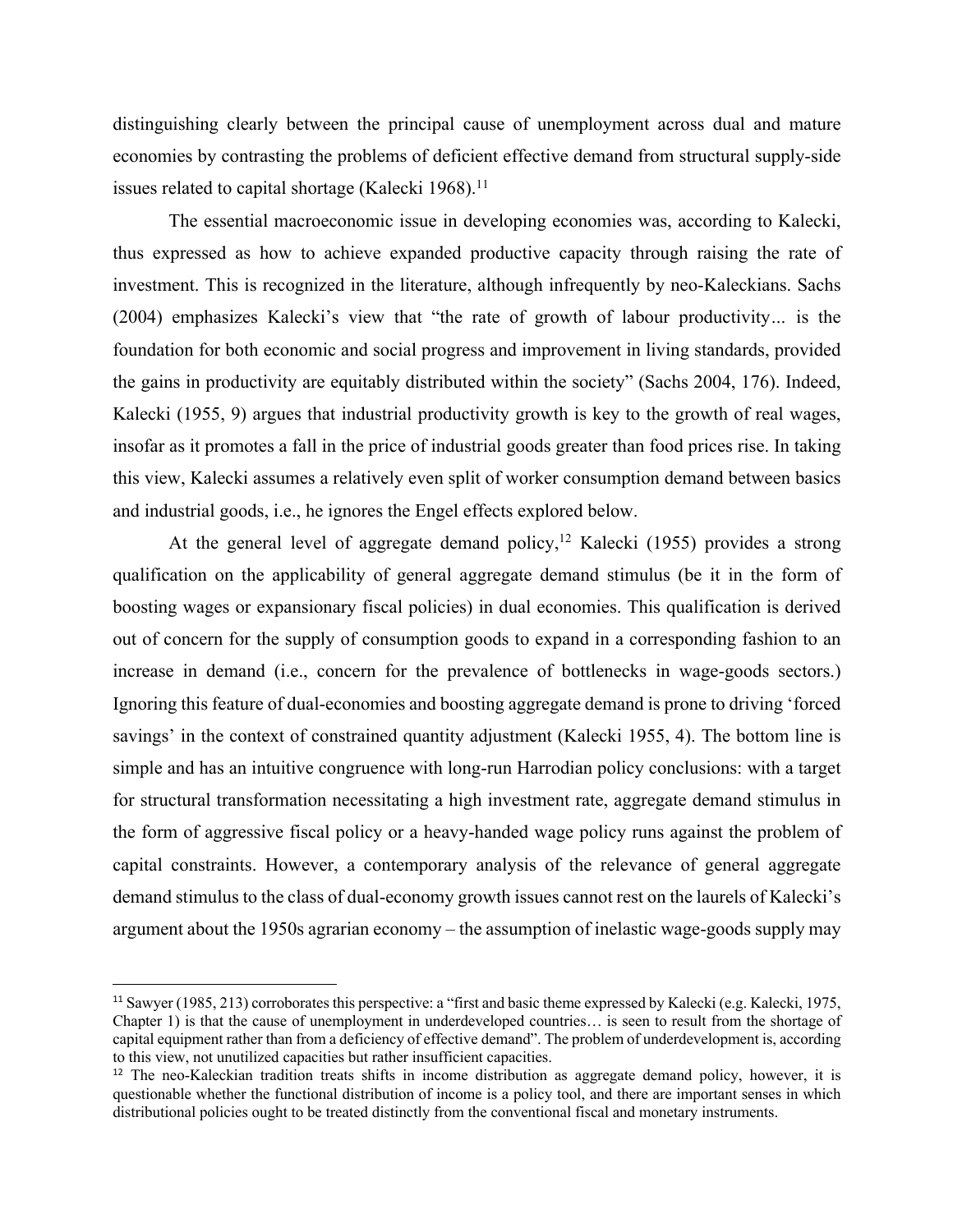not be relevant to today's semi-industrialized economies, where feudal lords may not be the fetter historically emphasized by development planners and strategists influenced by Soviet industrialization debates.

There are still useful insights for the contemporary period to be drawn from the above account of Kalecki's approach to development. Two propositions follow. Firstly, Kalecki was not insensitive to the relevance of structural heterogeneity and how it shaped the generality (or lack thereof) of demand management recommendations. Secondly, Kalecki stressed the role of the supply-side – specifically capacity constraints, rather than unutilized capacity and deficient demand as central to underdevelopment problems. On these grounds, Kalecki's writing on development could be contrasted with neo-Kaleckian advocacy for wage-led growth, where the rate of utilization is assumed an accommodating variable in the long run, and where policy conclusions for dual economies are derived from theoretical and empirical analysis of one-sector frameworks. More to the point, one could argue, as Fitzgerald (1990, 185) does, that Kalecki explicitly dissents from the "underconsumptionist thesis that market size limits industrial growth in developing economies [and that] increased investment will generate matching demand for consumer goods from the wages fund."

Related concerns to those addressed by Kalecki have received attention in development theory after his writings. Below I review literature which makes use of, or comments on, twosector models, with an eye to assess the implications for the applicability of neo-Kaleckian insights in dual economies.

Two-sector models have played an important role in the development of growth theory in general,<sup>13</sup> but the dual-sector model has a special importance for development theory. Dutt (1996) notes that the one-sector Keynesian "model abstracts from all supply constraints that were argued to be relevant for LDCs, because it assumes that excess capacity always exists, that there is only one input (and no skilled labour, working capital, and infrastructure), there is only one sector (thereby ruling out agricultural constraints), and that we have assumed a closed economy, which makes foreign exchange constraints irrelevant" (Dutt 1996, 130).

Taylor and Arida (1988, 167) similarly demonstrate the usefulness of a multi-sectoral approach for the topic at hand, identifying that "if industrialization beyond production of simple goods like food and textiles is to occur… then income concentration to sustain demand for more

<sup>13</sup> See Trigg (2006).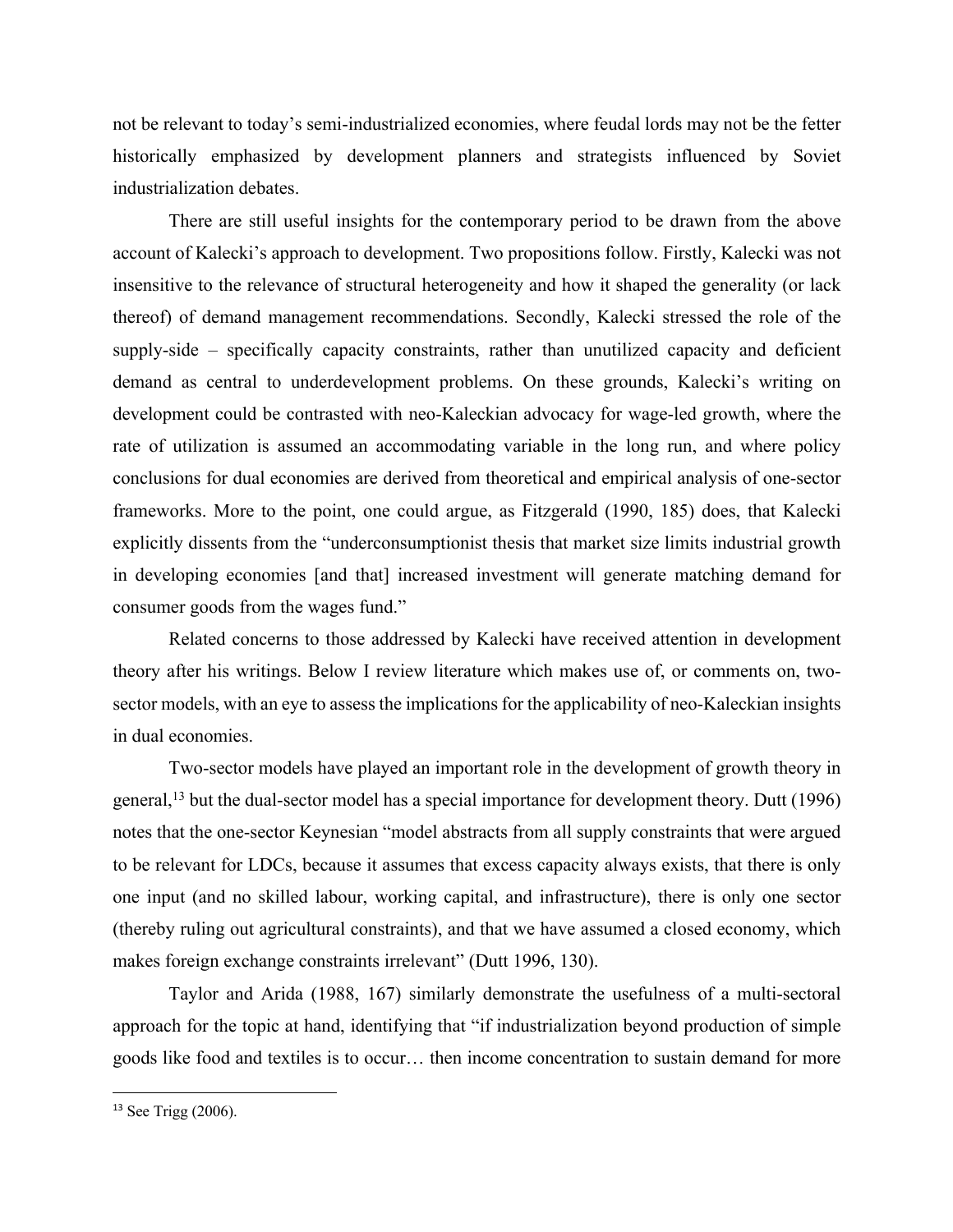sophisticated commodities is unavoidable under present social conditions." This concept was important to Latin American Structuralism and was formally represented in de Janvry and Sadoulet (1983). The main innovation of this paper was to analyze structural change implications of redistributions amidst inter-class heterogeneity in consumption patterns. When the consumption pattern of the working class is in important senses distinct from the upper classes, and if production in the 'key growth sector'<sup>14</sup> is geared overwhelmingly to demand from the upper classes, growth of key sectors requires increasing inequality (de Janvry and Sadoulet 1983, 278). This situation is referred to as 'social disarticulation.' The disarticulated economy can be contrasted with Kalecki (1968), where wages make up the largest proportion of demand for all sectors within the economy. In the latter case "steady-state growth requires that any increase in the productivity of labor in the sphere of production must be matched by an increase in real wages in the sphere of circulation", implying the dual nature of labor as both a cost and a source of profit realization (de Janvry and Sadoulet 1983, 279).<sup>15</sup>

Harris (1996) accords with the preceding analysis and explores the implications for adoption of Keynesian policies to influence long run growth in dual economies. Harris contrasts 'articulated' Keynesian models with dual-economy 'Kaleckian and Lewis-type models' showing that "if import substitution is ruled out and the modern sector's principal markets are external, it is not responsive to domestic demand management, and an expansionary shock to the modern

<sup>&</sup>lt;sup>14</sup> Stylized representations of dual economies have considered the key growth sector in different ways. Some have distinguished between manufacturing/agriculture. Formal/informal and tradable/non-tradable have been other popular representations.

<sup>15</sup> The dynamic analysis of de Janvry and Sadoulet shows the possibility of three types of growth: a) Where the investment structure implies the modern sector is the 'key growth sector' and the income structure suggests the economy is suited to a process of 'unequalizing industrialization' (typically observed in developing countries) (de Janvry and Sadoulet 1983, 293). b), Where social articulation has occurred and the modern sector is the key sector, suggesting the economy is suited toward a more egalitarian distribution of income (a situation observed in advanced countries, where wages are high enough to support consumption of modern sector goods). The authors add that lessdeveloped countries might still fit in this category and that "the poorer the country, the more egalitarian the 'articulating' threshold in the distribution of income is" (de Janvry and Sadoulet 1983, 294). In the third and final case, c), equalizing growth can be achieved through making the traditional sector the key growth sector, but this requires investment to be shifted to this sector to meet equilibrium conditions (de Janvry and Sadoulet 1983, 295). As investment rises in this sector, incomes rise and, provided Engel's Law, consumption shifts from the traditional sector to the modern sector. While de Janvry and Sadoulet's analysis refers directly to Kalecki, the model departs from neo-Kaleckian analysis by disregarding the functional distribution of income (preferring instead measures of wage inequality), meanwhile investment is independent of demand conditions and/or profitability. Chapter 9 of Taylor (1983) provides a related analysis whereby a shock to the distribution of final income through fiscal policy is emphasized, rather than the functional distribution of income or wage inequality. More recently, Milanovic (2019) briefly discusses disarticulation.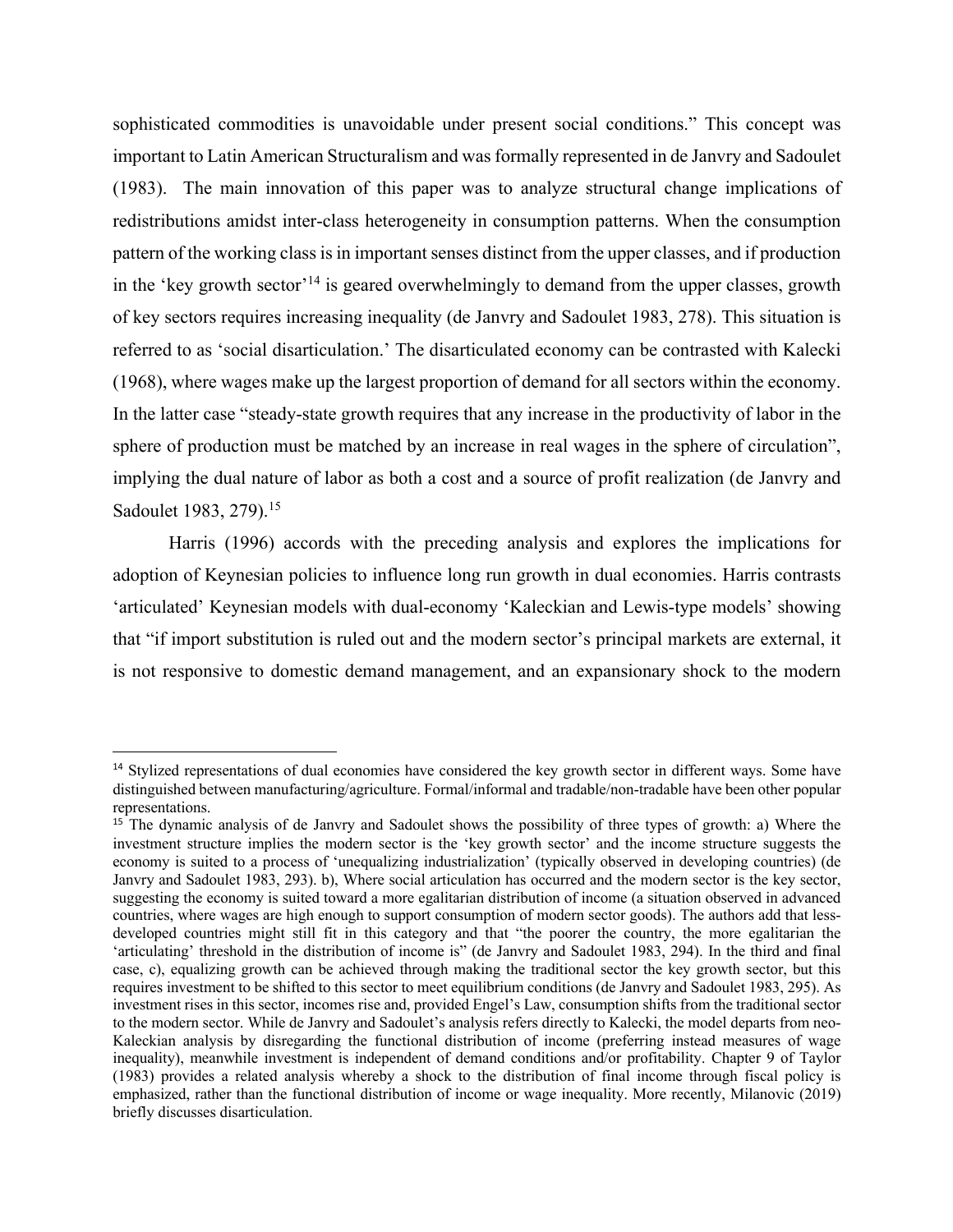sector does not generate multiplier type demand and output increases in a positive feedback with the backward sector because of their segmentation" (Harris 1996, 160).

How relevant is the description of dual economies as disarticulated today? This is a complex empirical question.16 For some an approximating assumption of worker consumption of basic goods may seem anachronistic in an age where smartphones and other advanced manufactures are more widely available to and readily purchased by workers than before. But this is to miss the point. Very few developing countries produce advanced manufactures for the domestic mass market – even if workers may increasingly consume these goods as income levels grow. More importantly, short of a wholesale rejection of Engel's Law, it appears uncontroversial that the share of income the rich devoted to consumption of advanced manufactures is greater than those at the bottom of end of the distribution.17 Insofar as workers in low- and middle-income economies consume advanced manufactures, they usually make up a small percentage of their consumption basket and tend to be imported.18

Empirically evaluating the comprehensiveness of these claims is not the focus of this paper. However, empirical work on related subject matter may be informative. Imbs and Wacziarg (2003) find a U-shaped relationship between the pattern of sectoral diversification and per capita income.

<sup>&</sup>lt;sup>16</sup>The question is made complex by issues of data availability and identification of the 'key growth sector'. Identifying the key growth sector (or sub-sector) and the degree to which its' output articulates with wage demand depends on a given economy's stage of development. Income expenditure surveys can be used to get a sense about how the pattern of consumption varies by income percentile but tend to be measured infrequently. National accounts data meanwhile reflect the production structure but are insensitive to production complexity, i.e., manufacturing activities as varied as food processing (canning or bottling) are categorized together with production of mining equipment. This makes analysis of categories in the national accounts more prone to indicating articulation between wage demand and manufacturing growth than may be the case and calls for examination of sub-sectoral/firm data.

<sup>&</sup>lt;sup>17</sup> Developing countries may be disarticulated because they tend to have high levels of inequality. However, pathdependence in the 'subsistence' level of consumption of the rich in settler colonies might provide even greater impetus for the emergence of disarticulated structures of production/patterns of consumption. Despite their arrival in countries with vastly lower per capita income levels, it is plausible that settler colonialists 'imported' their desired consumption standards to colonies and transferred this to their children. As Leon (1967, 120) puts it: "The level of consumption reached by the older generation is a given for the following generation, and the utility which that level furnishes to the following generation is nil." To explain the relevance of this perspective in an applied sense, consider Posel (2019, 30), writing of the South African context in 1861: "an unnamed 'lady', recently arrived in Cape Town, was relieved to discover the degree of material comfort among the colony's propertied elite, notwithstanding the fact that 'the place was in its infancy as to riches, conveniences, taste and luxury' A Lady 1998: 37). Referring to the homes of the 'ladies of the garrison', the author registered her initial surprise at: 'how very well-ordered are the appointments of many of these houses. They are generally situated in the suburbs – called the 'Gardens' – and besides being provided with stables and coach-houses, have flower-pots and verandahs with bloom. Most of the drawing-rooms are very prettily furnished, with profusion of vases, easy chairs and walnut and rosewood articles 'deluxe'. (A Lady 1998: 11)'

<sup>&</sup>lt;sup>18</sup> Lavinas (2017, 631) notes that insofar as social policies (i.e., cash transfers, raising minimum wages) designed by the Worker's Party to drive industrial development succeeded in stimulating consumption of industrial goods, they did so for *imported* home appliances.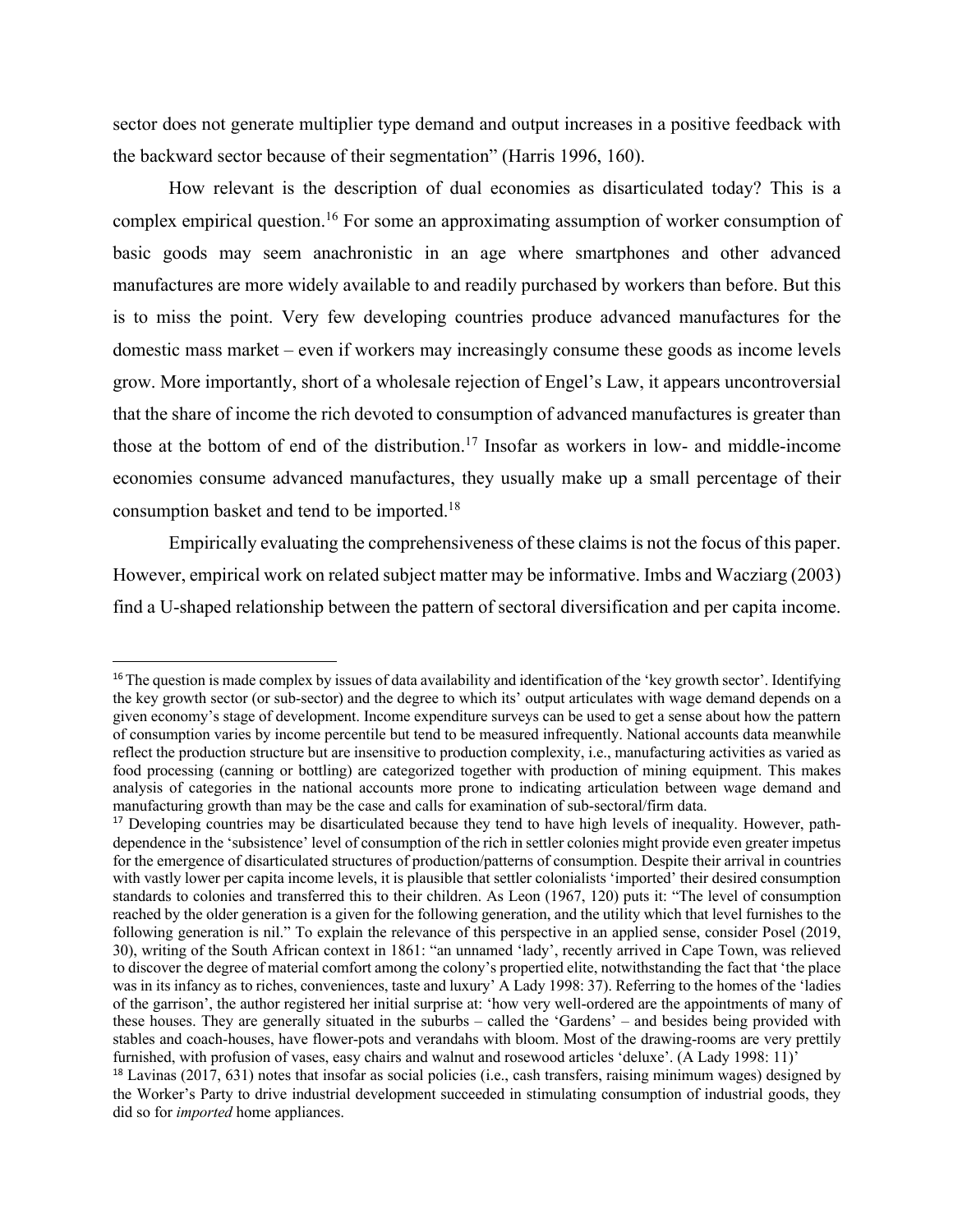Low-income economies are relatively specialized and tend to diversify as they grow until they reach fairly high levels of per-capita income. The finding is highly robust and Engel effects are one of two arguments used to explain the observation: by and large the structure of production corresponds to the pattern of demand and the pattern of demand is a function of income levels (Imbs and Wacziarg 2003, 42). Arguably, there are good reasons to believe Engel effects remain of relevance to investigation of the structural transformation implications of redistributive policies, and aggregate demand policy more broadly.

A common thread in the frameworks commented on above regards their emphasis on the importance of heterogeneous production structures in discussing distribution and growth dynamics. The next section explores the relevance of Engel effects for the structural change implications of redistributions, based on theoretical and empirical justifications provided in the current section.

#### *3 Model*

This section outlines an alternative framework for considering the structural transformation implications of redistribution in an underdeveloped economy. Modifying Razmi *et al.* (2012), <sup>19</sup> a model of a disarticulated economy is set out for the purpose of internal critique.<sup>20</sup> The model's time horizon concerns the short run, correspondingly disregarding balance of payment constraints and taking the preference structure of consumption as given. All consumption is of domestically produced goods, investment goods are imported and there is open unemployment.<sup>21</sup>

$$
\omega_N = \frac{w_N}{P_N} = \nu A; 0 < \nu \le 1 \tag{1}
$$

<sup>&</sup>lt;sup>19</sup> The analysis here departs from Razmi et al. (2012), where the focus is on the role for real exchange rate policy in development, by introducing a different specification for investment, the equalization of wages across each sector and the introduction of a tradable sector pricing equation for one of two cases – to address the structural change implications of shifts in income distribution (via changes in the worker productivity share).

<sup>&</sup>lt;sup>20</sup> The model is neo-Kaleckian in the sense of retaining all features argued to be key to this class of models by Lavoie (2014). Retaining these features but including sectoral heterogeneity and a disarticulated pattern of consumption, I explore the robustness of the key results from standard one-sector neo-Kaleckian models.

<sup>&</sup>lt;sup>21</sup> The full set of equations required to solve the model is provided in Appendix B. Appendixes C and D show equilibrium solutions in full.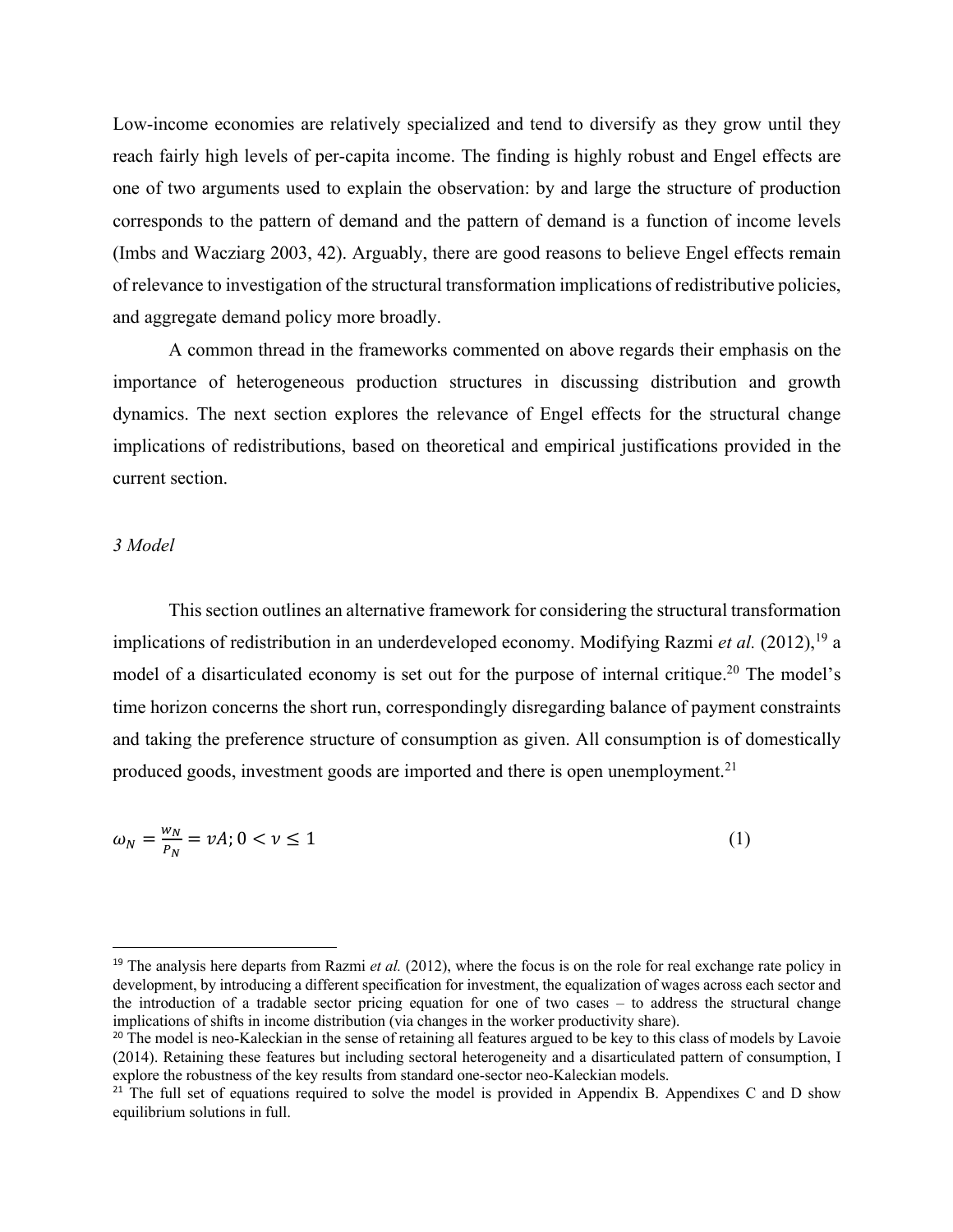Equation 1 gives the real wage rate,  $\omega_N$ , in the non-tradable sector. A gives labor productivity in the non-tradable sector. The worker productivity share, *v*, influenced by worker bargaining power, is the primary exogenous distributional variable of interest in this model, treated as a policy variable.

$$
\omega_T = \omega_N = \nu A \tag{2}
$$

Equation 2 gives the assumption, for simplicity, that wages are equalized across the two sectors.<sup>22</sup>

$$
C_N = \beta (vAL_N + vAL_T) + (1 - s)(\alpha)[qubK - vAL_T + AL_N - vAL_N]
$$
\n(3)

Equation 3 gives demand for non-tradable goods. It is assumed that workers spend all their income on consumption of non-tradable goods.<sup>23</sup> Meanwhile, capitalist and landlords save a fraction of income (s), and consume a fraction ( $\alpha$ ) of non-saved income on non-tradable goods, with the remainder  $(1-\alpha)$  devoted to consuming output of the tradable sector. *L* gives employment, with subscripts corresponding to N(ontradable) and T(radable) sectors, and *q* gives the relative price of tradable to nontradable goods in domestic currency. *h* is a positive constant.

$$
\alpha = h \frac{P_T}{P_N} = hq \tag{4a}
$$

Equation 4a gives the short-run determination of the proportion of capitalist and landlord expenditure on non-tradable goods, depending positively (*h* is a parameter) on the relative price of tradable to non-tradable goods in domestic currency (*q*). Equation 5 gives pricing in the tradable sector, for one of two cases<sup>24</sup> where prices are marked up  $(\theta)$  on the nominal wage. *a* gives labor

<sup>&</sup>lt;sup>22</sup> Appendix E includes a union/formal/tradable sector wage premium, which leaves the results qualitatively unchanged and opens space for analyzing the implications of a wider range of (policy) shocks.

<sup>&</sup>lt;sup>23</sup> In other words, it is assumed that the share of worker consumption dedicated to the N-sector good,  $\beta$ , equals 1. Appendix F sets out the equilibrium solution for each sector where  $0 < \beta < 1$ .

 $24 \text{°Case}$  1' (a fix-price scenario associated with the law of one price), where the mark-up declines because of the increase of *v*, to maintain *q* and  $\alpha$  constant, and 'case 2' (a flexible-price scenario corresponding to a regime characterized by trade protection).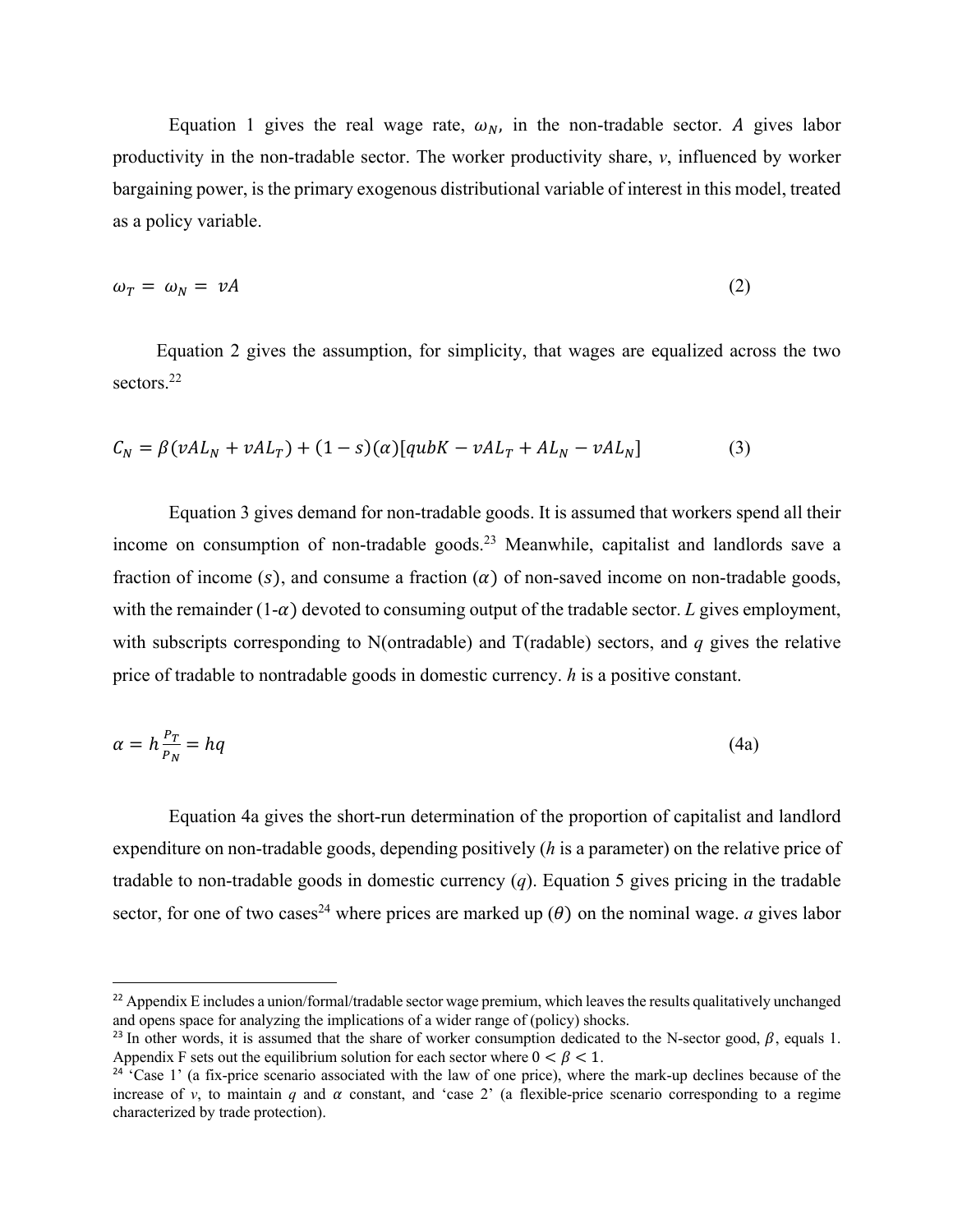productivity for the tradable sector. The implications of these two scenarios for the question at hand are addressed below.

$$
P_T = (1 + \theta)vAP_N/a \tag{5}
$$

Under a regime of mark-up pricing, equation 5 implies equation 4a can be rewritten as follows:

$$
\alpha = hq = h(1+\theta)vA/a \tag{4b}
$$

Demand for tradable goods excludes worker consumption demand, reflecting disarticulation. The complete exclusion of worker consumption for tradable goods (the case of  $\beta$  $= 1$  in equation 6) is a strong assumption, but one that allows for a simple inclusion of a static representation of Engel's Law.25 <sup>26</sup> It has been modelled in a similarly strong form in Eswaran and Kotwal (1993).

$$
C_T = \{(1 - \beta)(\nu A L_T + \nu A L_N) + (1 - s)(1 - \alpha)[q u b K - \nu A L_T + A L_N - \nu A L_N]\}/q
$$
(6)

In the short run, export demand is not assumed to be perfectly elastic, instead the level is predetermined. Meanwhile, the accumulation rate  $(\frac{I}{K})$  is both increasing in the T-sector profit-share  $(\pi_r)$  and utilization rate (u), in line with standard representations in the (post-) Kaleckian

<sup>&</sup>lt;sup>25</sup> For some, the treatment of the pattern of consumption as exogenous to changes in income may seem less than ideal for a framework directed toward evaluating the implications of changing income distribution/income levels. However, it is important to stress that the framework developed here addresses primarily short-run effects of changes in income distribution at the margin, while the dynamic properties of Engel's law can be understood as a long-run phenomenon (Leon 1967, 45).

<sup>&</sup>lt;sup>26</sup> Agricultural goods can of course be tradable, and while the modelling choice for the consumption pattern is clearly stylized, a large literature on dual-sector models has treated the tradable sector as a placeholder for manufacturing (see for example Rodrik (2016)). Worker consumption of domestic manufactured goods may be limited in economies with an important commodity sector, especially where manufacturing is backwardly linked to this sector. More importantly, with the structure of consumption preferences given over the short/medium run, any growth strategy targeting rapid industrial growth and 'big push' externalities from inter-firm demand linkages (as seen in South Korean industrial strategy organized around Heavy-Chemical Industry (HCI)) will not be able to rely on wage demand for the product of the key growth sector.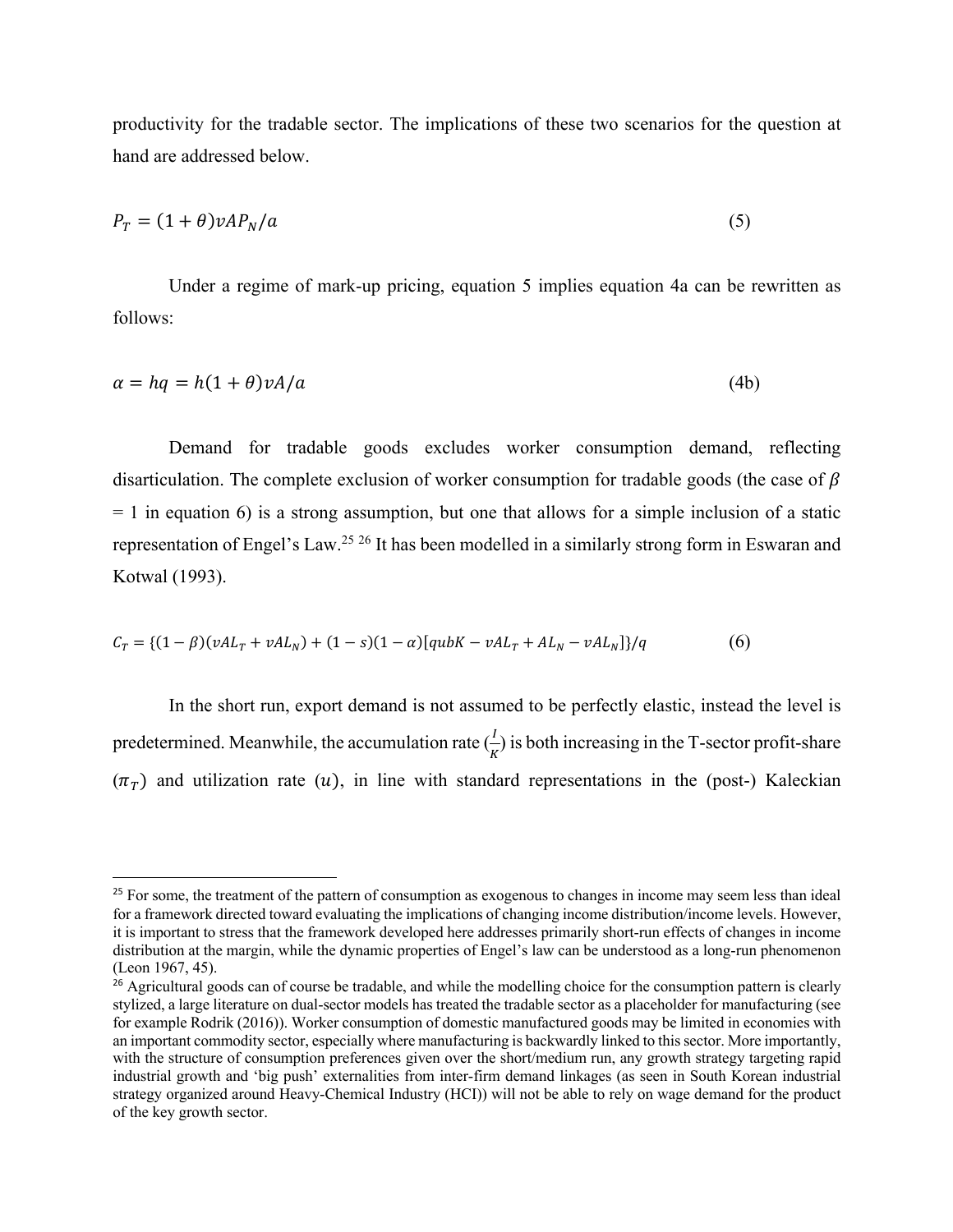literature. *z* captures the 'animal spirits' of capitalists and all investment goods are imported (as the only import goods in this economy).

$$
\frac{I}{K} = z + \gamma u + \rho \pi_T \tag{7}
$$

With additional equations and equilibrium condition (set out in full in the appendix to essay 1), we can solve the model for equilibrium values of utilization, output and investment and evaluate comparative statics.

The effect of an increase in  $\nu$  in case 1 (where q and  $\alpha$  are constant) is given by equation 8, assuming the presence of open unemployment  $(L_T + L_N <$  the labor force, N.)

$$
\frac{\partial Y_N^*}{\partial v} = \frac{ubK}{(1-v)^2} \left[ \frac{A}{a} + \frac{\alpha(1-s)q}{1-\alpha(1-s)} \right] > 0
$$
\n(8)

Intuitively, an increase in the wage-bill across both sectors stimulates demand for N-sector output and the presence of open unemployment makes quantity adjustment feasible.

Taking exports and the share of capitalist and landlord expenditure on non-tradable goods as fixed, a change in *v* leaves tradable sector output unchanged.

$$
\frac{\partial Y_T^*}{\partial v} = 0 \tag{9}
$$

Intuitively, where T-sector prices are fixed, an increase in *v* implies a reduction in the markup, and workers increase their income share, in turn stimulating demand of the N-sector good. Gross profits in the N-sector grow as the demand effect dominates the decline in the N-sector profit share, and this increase in profits offsets the effect of the falling T-sector capital share on demand for the T-sector consumption good.

Given the importance of capital accumulation to structural transformation problems (as in Lewis (1954)), a central result for the present framework regards the negative relationship between the worker productivity share and the rate of investment: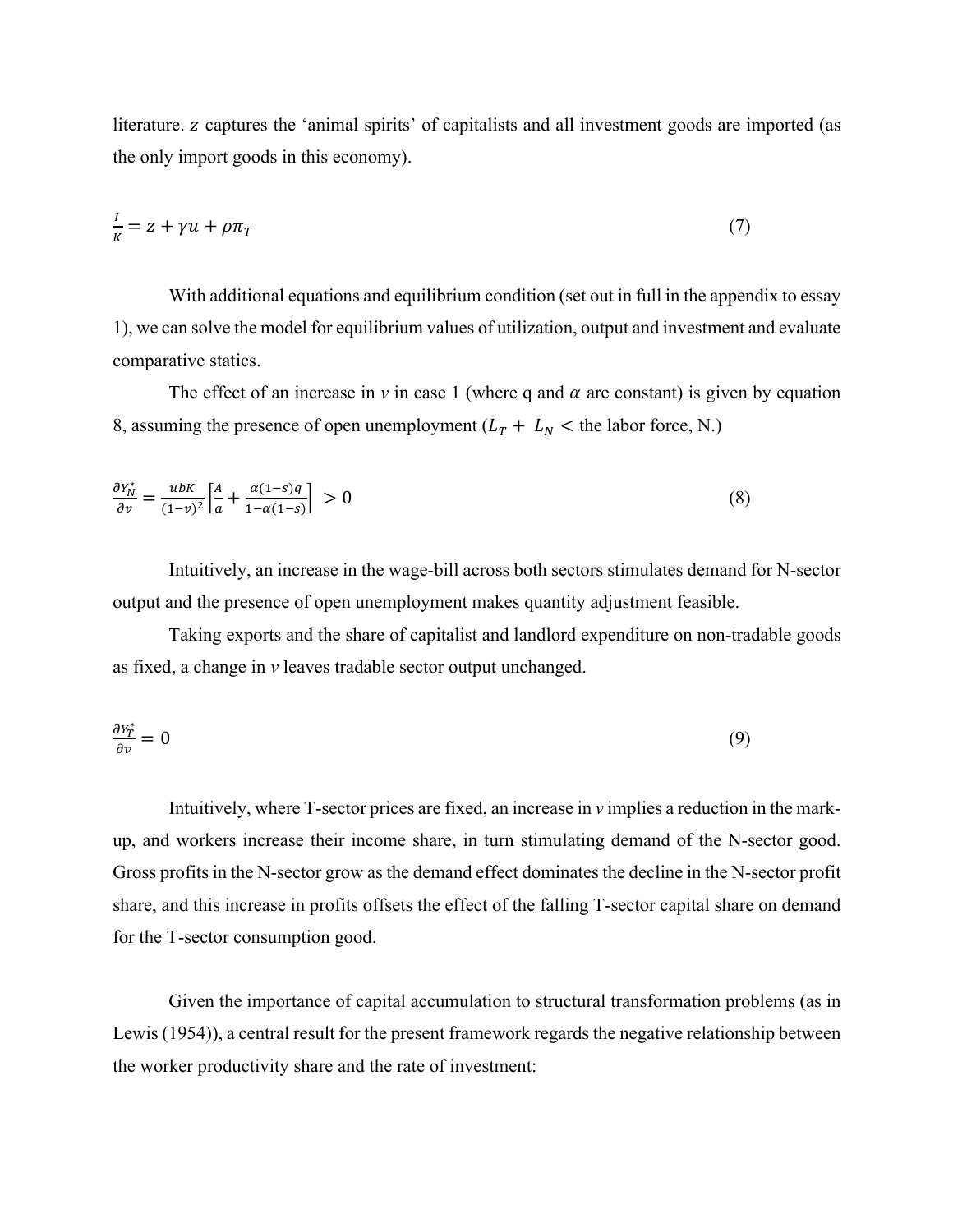$$
\frac{\partial \left(\frac{I}{K}\right)^*}{\partial v} = \frac{-\rho A L_T}{q Y_T} < 0 \tag{10}
$$

This result derives from the invariance of capacity utilization to changes in the worker productivity share when T-sector prices are exogenously given – changes in *v* influence the investment rate via the direct effect on income distribution, outlined in equation 7.

Taking  $\theta$  as exogenously given (case 2), by incorporating definitions of  $\alpha$  and  $q$  that include their relationship to *v*, produces qualitative ambiguity to the analysis of how N-sector outcomes change with *v*. Intuitively, however, one would expect output to increase by a greater extent than in equation 8 since the proportion of capitalist and landlord expenditure on non-tradable goods  $(\alpha)$ would increase, in addition to the wage bill (all of which goes to consumption of non-tradable goods).

The case 2 results are more straightforward with respect to effects of *v* on tradable sector output. Profit income does not fall when the worker productivity share rises and the mark-up is given exogenously, however, shifts in relative prices (*q*) prompt changes in capitalist and landlord consumption preferences in an unfavorable direction for the T-sector.

$$
\frac{\partial Y_T^*}{\partial v} = \frac{-XhA(1+\theta)(1-s)}{as} < 0 \tag{11}
$$

This negative outcome from a change in *v* for T-sector output is mirrored by a fall in the accumulation rate, seen in equation 12.

$$
\frac{\partial \left(\frac{I}{K}\right)^*}{\partial v} = -\frac{\gamma X h A (1+\theta)(1-s)}{ab K s} < 0 \tag{12}
$$

## *4 Discussion*

In summary of the analysis above, there are two broad scenarios under which changes in *v* are assessed in this paper: case 1, where an increase in *v* underlies a reduction in the mark-up (*q*  and  $\alpha$  remain constant) and case 2, where the mark-up is constant (*q* and  $\alpha$  increase with  $p_T$ ). In the first case, output in the non-tradable sector increases while output in the tradable sector remains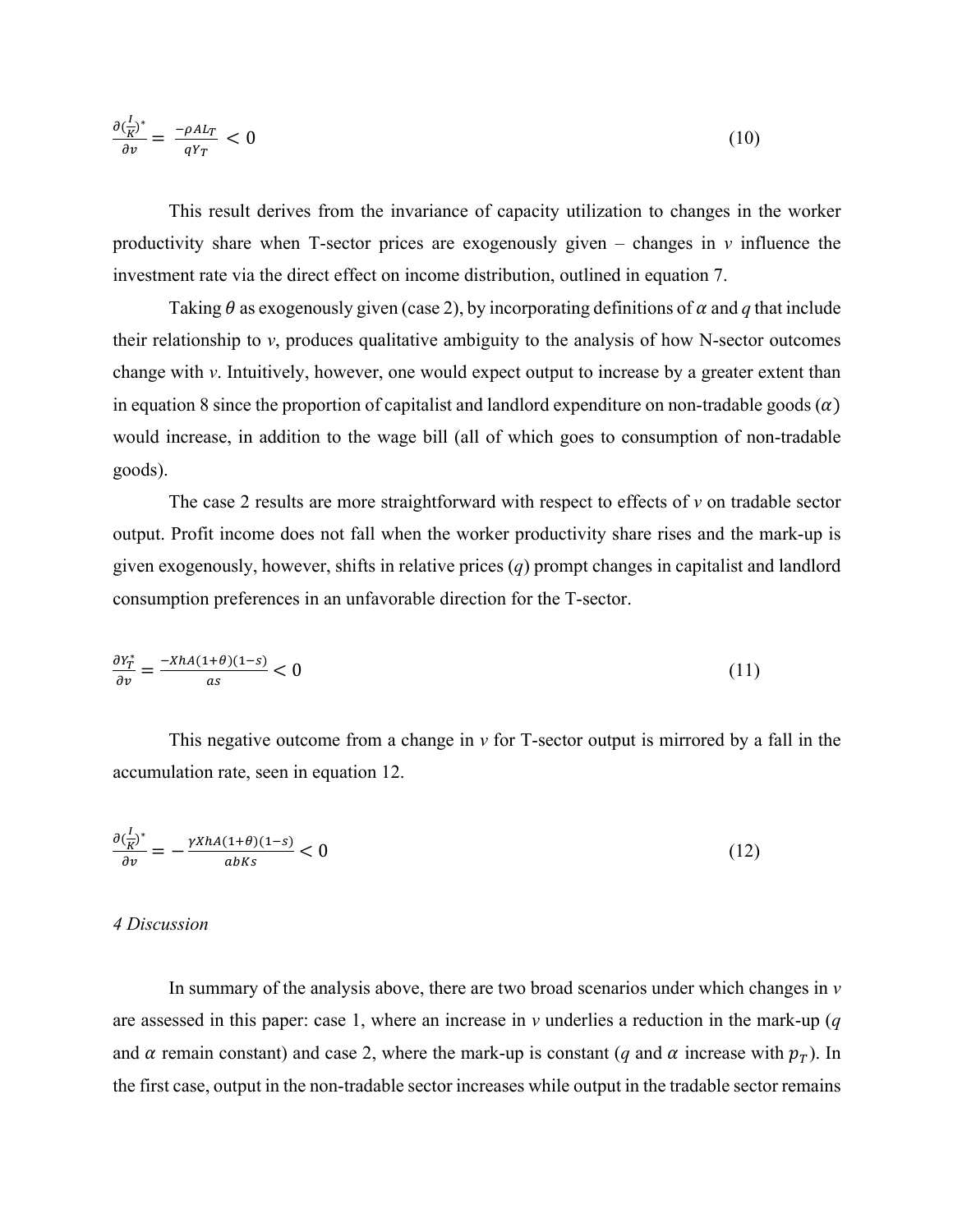unchanged. While the rate of utilization remains unchanged, the tradable sector is hindered by the tradable sector profit share falling in *v*, driving down the rate of capital accumulation.

In case 2, in contrast to the N-sector, the consequences of an increase in  $\nu$  for tradable sector output are again unambiguously negative. The assumption of a constant mark-up implies an increase in *v* raises  $P_T$ , in turn increasing *q* and  $\alpha$ . In this instance, utilization is negatively affected by an increase in  $\alpha$ , while the profit share in the tradable sector remains unchanged. The combination of these factors brings down the rate of capital accumulation, albeit through a distinct mechanism than that which characterizes case 1.

It should be noted that in contrast to one-sector neo-Kaleckian models, the disarticulated model presented here precludes the prospect of direct class conflict in the sense usually outlined in models of the former variety. Where an increase in mark-up mechanically reduces the real wage in standard Kaleckian models, in a disarticulated model an increase in the tradable sector mark-up has no direct effect on the real consumption wage in either sector. Distributional conflict over tradable sector pricing would reappear in the model if workers consumed tradable goods.

Intuitively, a redistribution towards workers (underlined by an increase in the main distributional variable of interest in this model, *v*) brings about an increase in consumption of nontradable goods, as these are the goods workers purchase exclusively. It is expected that an increase in *v* would particularly stimulate N-sector output when the mark-up is constant, because of how  $\alpha$ is specified. For simplicity, I assume no capital is used in this sector and that the economy is characterized by open unemployment, as such output adjusts through greater utilization of the labor force. Although N-sector production takes place without capital, we broadly have the conditions for 'wage-led' output growth in this sector after a redistribution since nothing in this model suggests the possibility of increased consumption demand being mitigated by lowered rates of accumulation nor worsened export performance, due to the key modeling assumptions.

However, in contrast to the non-tradable sector, the tradable sector exhibits a tendency toward 'profit-ledness,' with the increase in *v* negatively affecting the profit share (in case 1) and negatively affecting the rate of utilization (in case 2). Output remains unchanged in this sector when *v* increases (unless the mark-up is constant, in which case output declines as  $\alpha$  increases). The core finding from this model, which ties into the literature review, is that the rate of accumulation declines in both cases.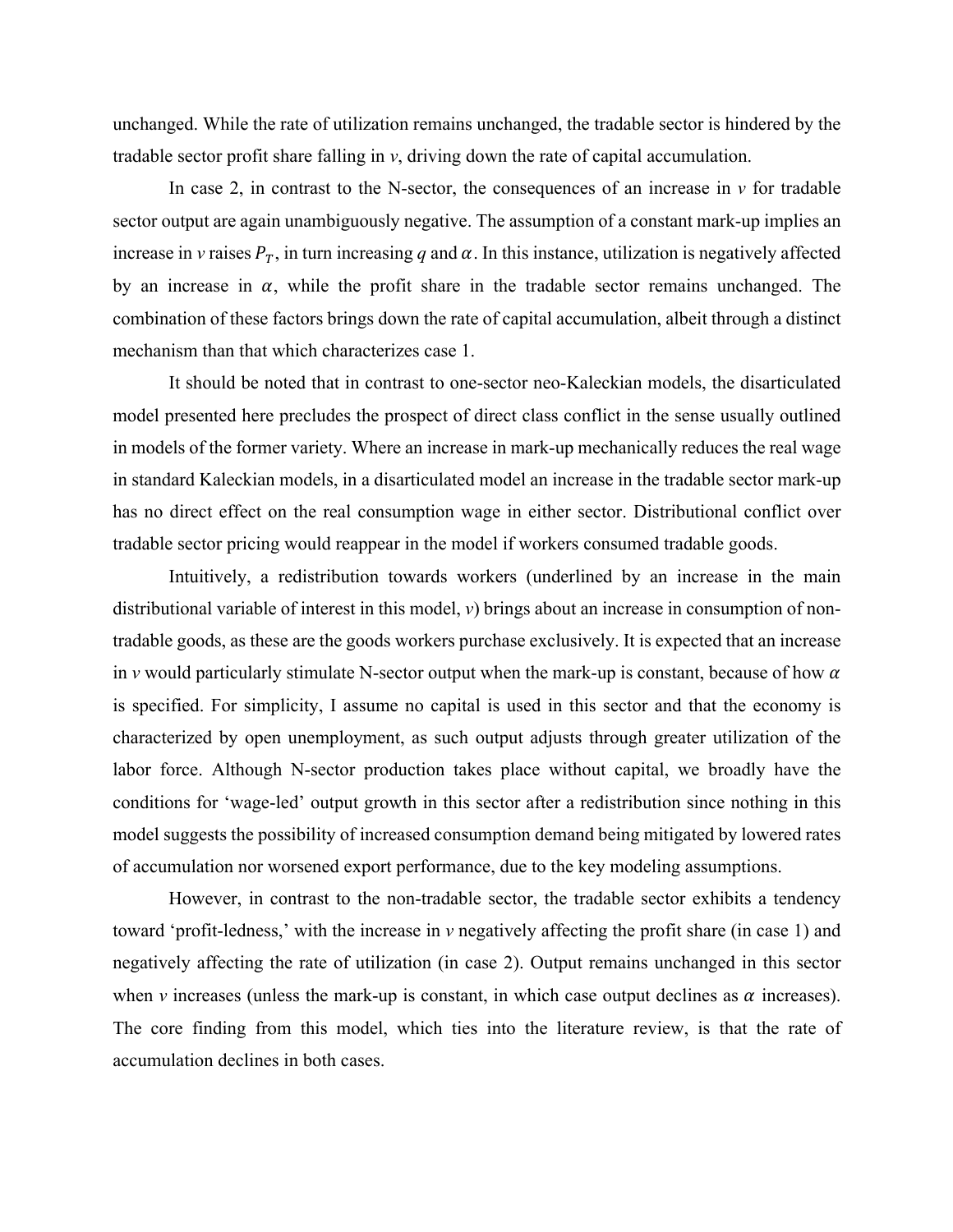How does this differ from the results that follow from standard neo-Kaleckian models? Since we have a sectoral disaggregation where one sector can exhibit wage-led and the other profitled tendencies the aggregate character of the economy is left ambiguous. However, policies for raising *v* have unambiguously adverse ramifications for structural change and capital accumulation. Taking authors in the neo-Kaleckian tradition to interpret the implementation of wage-led growth policies primarily in terms of measures that strengthen worker bargaining power, as in Lavoie and Stockhammer (2012, 18), these results run in contrast to much of the wage-led growth literature.

Interestingly, since the mark-up,  $\theta$ , enters multiplicatively with  $\nu$  under case 2, the effects of a decline in the (modern sector) mark-up are quite different than those of an increase in workers' real consumption wage. This is because a reduction in the mark-up and a fall in real consumption wages (often treated as shocks to income distribution in opposite directions) share common effects on putting downward pressure on  $\alpha$ , which the rate of capacity utilization is falling in. The precise source of the shock to income distribution is hence relevant to analysis of the outcomes following changes in income distribution.27

While the primary aim of this paper is to illustrate the lack of robustness of even short-run Kaleckian conclusions to disarticulated contexts, interest in questions of development necessitate a view on the long-run. A long-run approach would emphasize that the pattern of consumption (the share of income devoted to each good by each social class) is determined not only by relative prices, but also by income levels and income distribution.28 Moreover, in line with behavioral accounts in the Harrodian tradition, utilization rates are not plausibly an accommodating variable in the long-run, as such demand-induced accelerator effects from changes in the pattern of consumption after redistribution are precluded by definition. In the absence of these effects, and in the presence of a large external market when producing at the given international price in foreign currency, the consumption of workers *and* excessive capitalist consumption compete with investment for national resources.29

<sup>&</sup>lt;sup>27</sup> Skott (1989, 38-9  $\&$  151-2) discusses related issues.

<sup>28</sup> See Falkinger and Zweimüller (1996), Laitner (2000).

 $29$  Skott (2021) provides a treatment of long run structural change implications of fiscal policy in dual economies, assuming strong relative wage norms as the intrinsic feature of duality, no open unemployment, and no distinction between consumption out of profit and wage income. The Robinsonian/Harrodian specification of investment and distributional dynamics suggest the growth rate is increasing in the profit share, and imply a long run relationship between fiscal policy instruments and growth.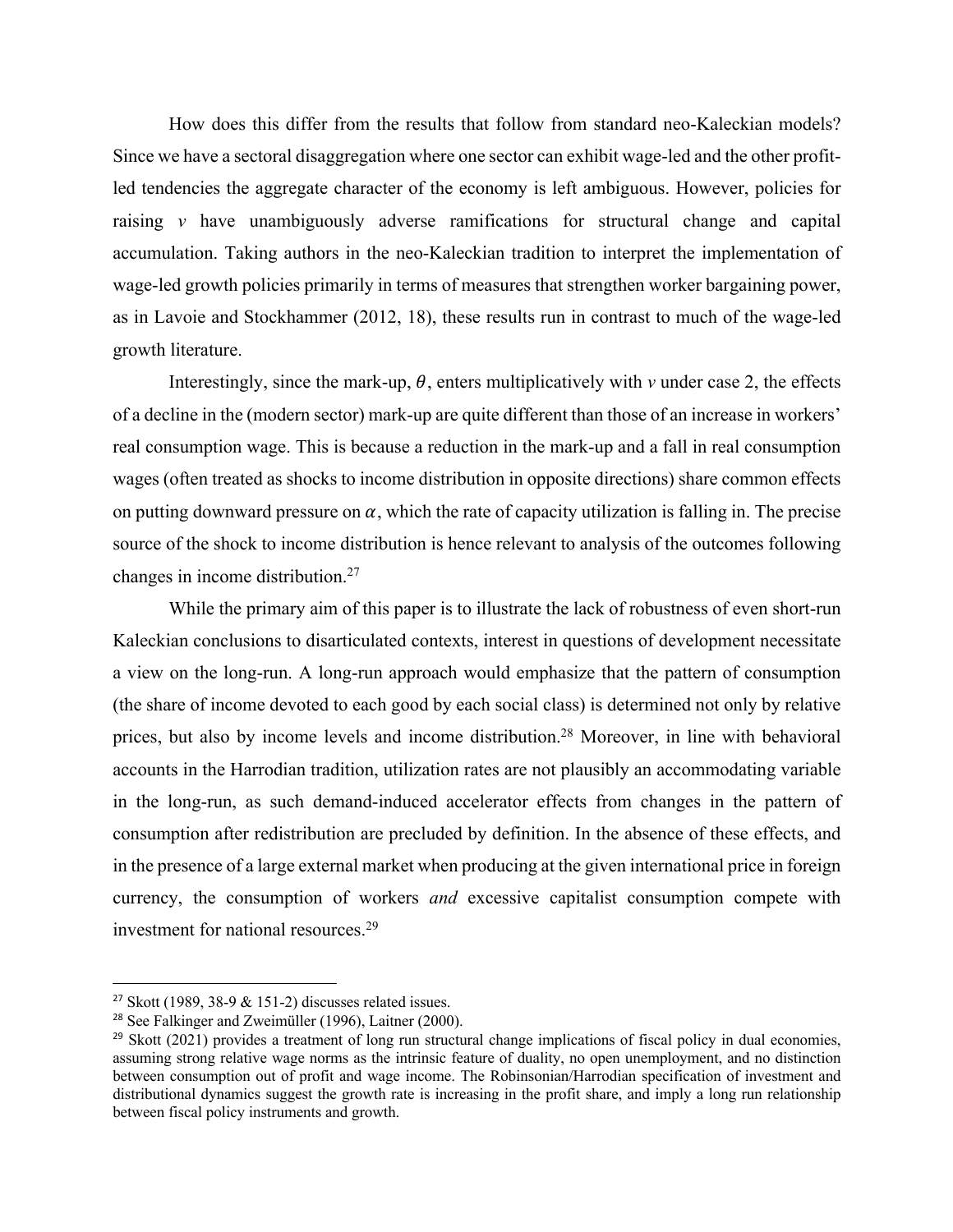#### *5 Caveats*

The analysis in this paper relies on several stylized assumptions to keep the analysis tractable and to serve the purpose of an internal critique. Questions about the pattern of consumption, specification of investment and structure of production are particularly open to challenge. It is doubtful whether the simplified model presented above corresponds to any specific economy and a number of caveats, as follows, are worth highlighting. Any propensity for relatively substantial capitalist consumption to be directed toward the modern sector must be contextualized alongside high degrees of unproductive capitalist expenditure toward consuming financial services or real estate. These are forms of elite consumption unamenable to dynamic feedback effects with the modern sector.

Worker demand in developing economies meanwhile may exhibit complementarities with sectors like clothing and textiles, white-goods, and household furnishings. The point, however, regards the extent to which these sub-sectors correspond to industrial strategy in both static and dynamic senses. If one is assessing the ramifications of income redistribution for upper-middle income economies, will it be sufficient to articulate domestic demand with manufacturing subsectors associated with the industrial strategy of the low-income economy? Even in low-income economies, if wage demand articulates with the sub-sectors key to industrial strategy at an initial stage, will the preference structure of wage earners be able to evolve rapidly enough to sustain demand as the industrial structure upgrades rapidly, with the latter as the target of growth policy? Moreover, if one is analyzing special cases like a semi-industrialized economy with an important minerals sector, stimulating domestic demand for the manufacturing sub-sectors with backward linkages to mining means something very different to what neo-Kaleckians might contend.<sup>30</sup>

In the long run, the caveats regarding the pattern of consumption matter doubly. Capital accumulation and the rate of growth become determinants of consumption preferences. Income levels are not static, and preferences dynamically evolve over the development process, as reflected in evidence presented in Imbs and Wacziarg (2003). The dynamic properties of the

<sup>&</sup>lt;sup>30</sup> The caveats concerning the pattern of consumption are addressed in Appendix F, including worker consumption of the modern sector good. The qualitative results depend on the values of parameters reflecting worker and capitalist, respective, propensities to consume modern sector goods and the saving rate out of profits.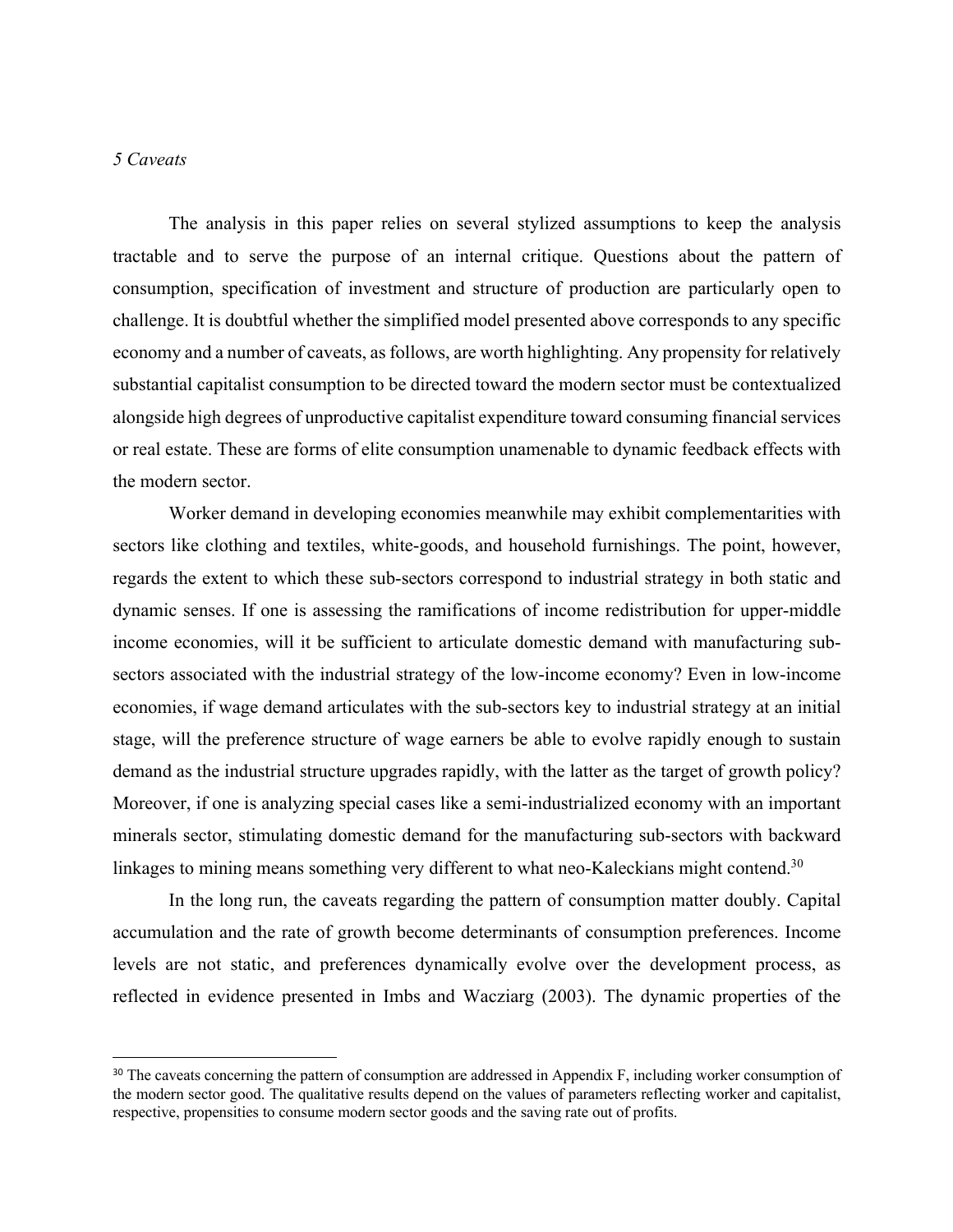pattern of consumption are mirrored by properties of the production structure – informal firms catering to low-income consumption become formal and the highly-dualistic structure of the model becomes an impediment to understanding the relationship between distributive patterns and growth.31 This paper abstracts from these important issues, leaving them as a topic for further research.

A final caveat concerns the role of worker bargaining power in industrial development. The model above provides a reified introduction of worker bargaining power, reflected in the variable *v*, which does not consider the full complement of plausible effects introduced by changes in worker bargaining power. An argument in accounts of late industrialization attempts in India has emphasized the role of a mobilized labor movement with the capability of populating the state with bureaucrats carrying a proclivity for disciplining capital, in line with the state's development strategy (Chibber 2003, 111). Whether or not this account aligns with successful models of development employed elsewhere,<sup>32</sup> it is worth taking into consideration broader institutional benefits to society, state and industrial strategy that may stem from greater worker control and influence over the political process. I am, however, skeptical that these benefits run primarily through linkages between domestic worker demand and the output of the key growth sector.

Does recognition of this point imply the applicability of Thatcherite policies that *weaken* labor's bargaining position? Potentially harmful effects to raising *v need not* imply that growth strategy should put downward pressure on *v*, and I would argue that the latter is neither socially nor politically desirable in the presence of alternatives. Beyond the time horizon where capacity utilization is an accommodating variable, raising the growth rate of the modern sector is made possible by a range of policies that stimulate the investable surplus. Disarticulation can become convenient from a distributive perspective – policies that raise the modern sector mark-up may

<sup>&</sup>lt;sup>31</sup> Gollin (2014) discusses related issues concerning the Lewis model's characterization of dualism.

 $32$  My perception is that it does not, or at least not unambiguously. If we use raising the labor share as a proximate objective of a strong labor movement, it is interesting to note that the prominent accounts of the Nordic model emphasize its distributive objectives as limiting wage inequality rather than raising the labor share (Moene and Wallerstein 2002). A key feature of the Nordic model, solidaristic wage bargaining, was a tool for ensuring wage compression and spurred development insofar as it brought the wage share down in the key-growth sector (in highproductivity firms). On this reading, the Nordic model ensured a sufficiently high share of the surplus went to firms in the key growth sector through a process of centralization that weakened the wage setting power of unions in the high productivity sector. Unions may have strengthened in aggregate but in the modern sector their influence, and worker's share of output, fell. Seguino's (1997) account of South Korean industrialization meanwhile shows the prevalence of real wage growth falling significantly below productivity growth in key industrial sub-sectors like electronics.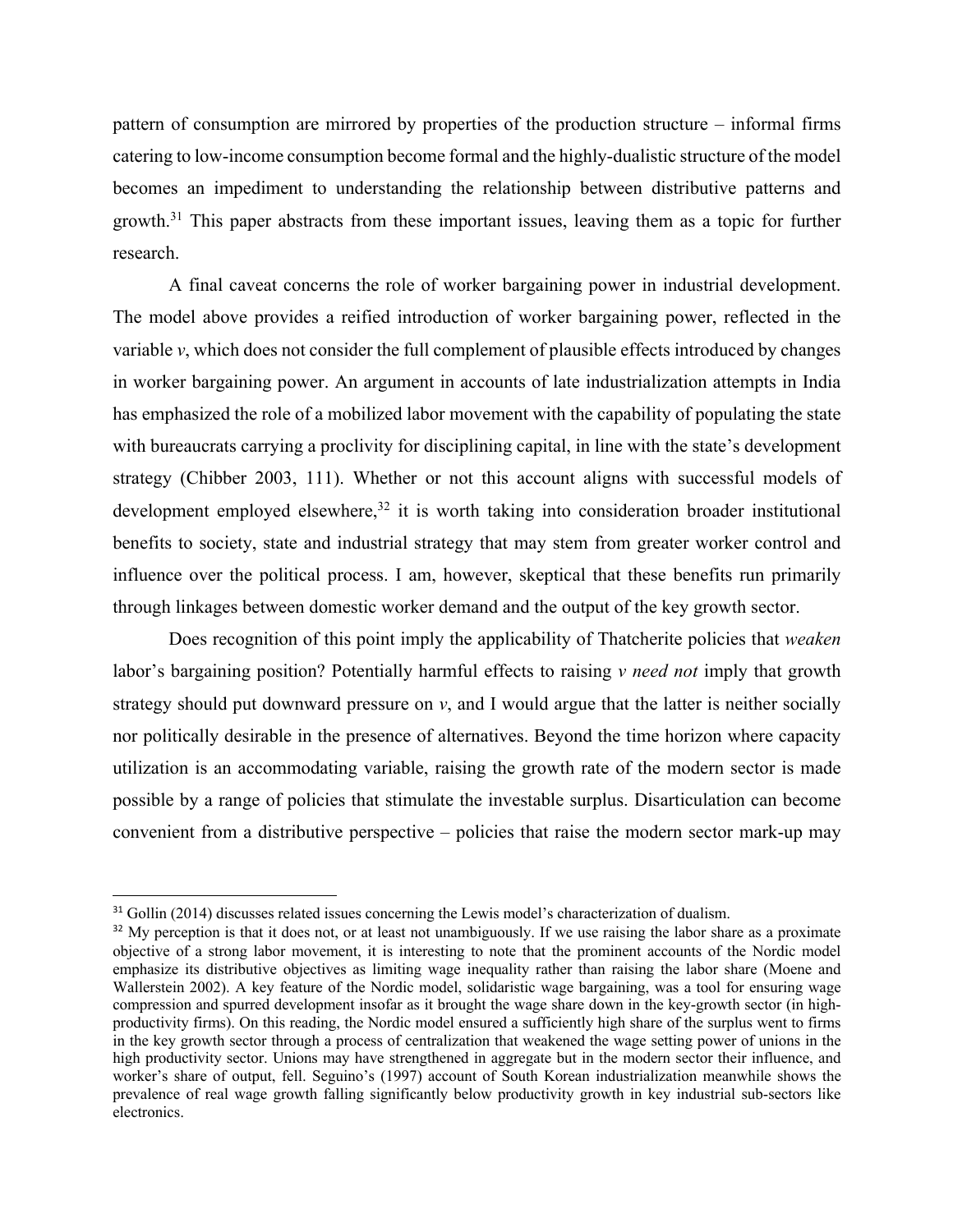facilitate capital accumulation without lowering the real consumption wage, and hence industrial policies need not engender class conflict over worker purchasing power.<sup>33</sup>

# *6 Conclusion*

The era of settler colonialism left a profound and lasting imprint on the economic structure of many economies. Many of these economies had 'dual' structures in senses beyond the mere presence of abundant labor supplies. That is to say that dualism manifested itself by vast disparity across a variety of social groups in terms of income levels, consumer preferences/consumption patterns and location, shaping the trajectory of capitalist development in these economies. Concretely, economies like the settler economies of southern Africa had relatively developed capitalist sectors that often catered primarily to the high-end demand of a small white population composed of supervisory laborers, managerial-professionals, and capitalists. Black labor was commonly seen exclusively as an industrial input, and scarcely an important source of industrial demand, in contrast to the hallmarks of the Fordist model<sup>34</sup> in advanced capitalist economies. Posel (2019, 41) notes of racist views in the *South African Spectator* in 1902 that "we should aim at the production of good black men and not attempt to make impossible white men out of good black men and thereby waste excellent raw material." As a result of this history, the middle class remained small and, economically speaking, black labor remained something approximating little more than a cost to capital in certain key sectors. To sustainably change the colonial consumption structure requires long periods of high-income growth. How does this history influence the prospects for wage-led industrialization? Unfavorably, in my opinion.

This is to say that a strong legacy of inequalities shaped not only how much different social classes consumed but what they respectively consumed. That the economic history of many settler colonies is on these terms is indubitable.<sup>35</sup> Two questions principally remain: 1) does this continue to be the case in an important, if diminished, sense for macroeconomic outcomes and 2) what ought

<sup>&</sup>lt;sup>33</sup> An unsettling corollary of this claim is that disarticulation implies the direct benefits to modern sector productivity growth accrue exclusively to the owners of capital. Eswaran and Kotwal (1993) explore this proposition analytically.

 $34$  See Grandin (2009, 146) for an account covering differences in the Ford Motor Company's wage structure in Detroit and the Amazon company town 'Fordlandia.'

<sup>&</sup>lt;sup>35</sup> Other categories of developing countries of course have different histories. However, it seems plausible that developing countries' economies are commonly influenced by hierarchical preferences on the consumption structure and dualistic labor markets.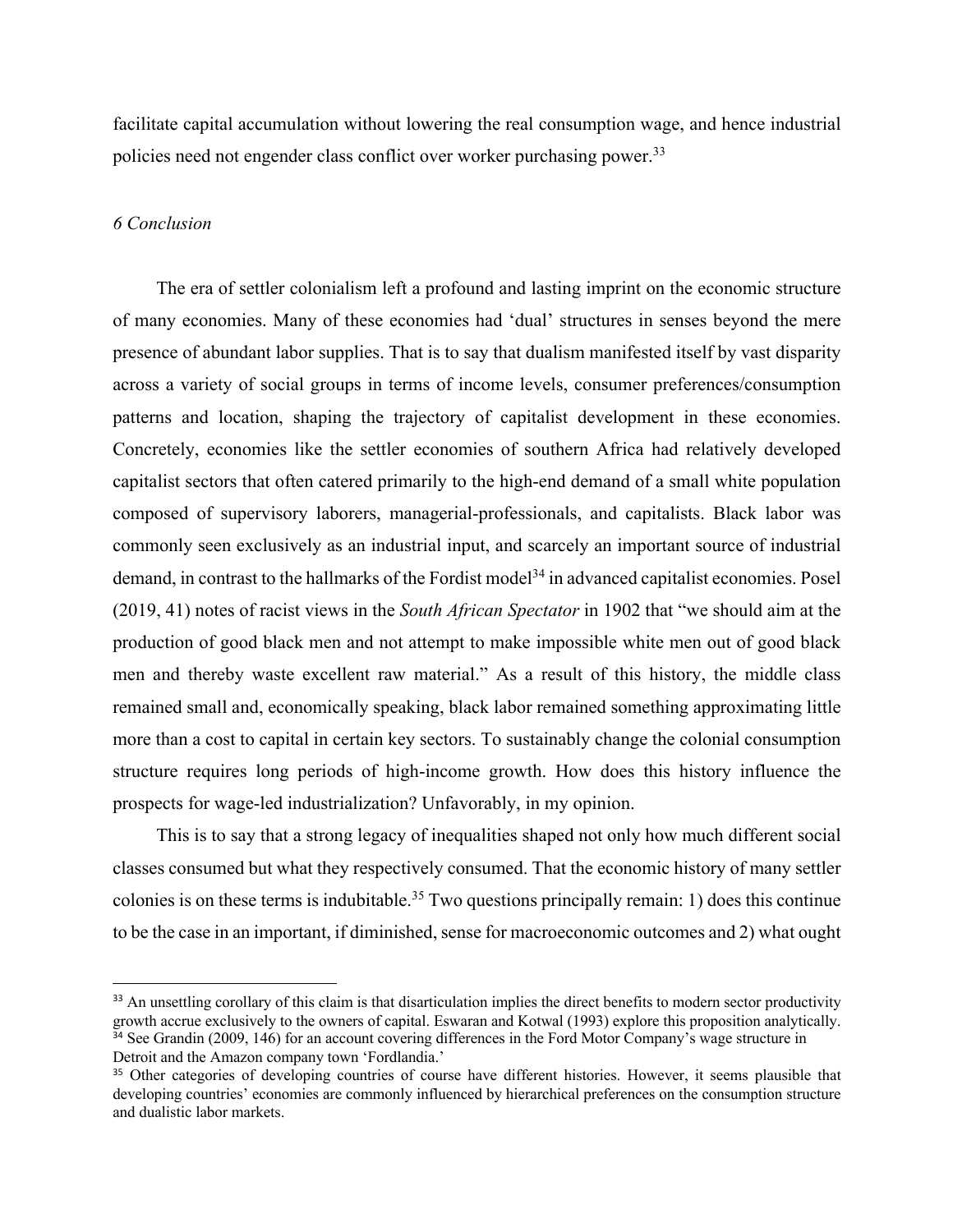to be done about income inequality? In answering the first question, one can observe the imprint of extreme inequality on the consumption pattern of different income deciles and as reflected in income and expenditure surveys. High levels of income inequality in economies with a moderate per capita income ensure that individuals at various ends of the income distribution will consume differently.

This is a descriptive claim about a particular set of economies as they are of relevance to a myriad of low- and middle-income economies that wish to rapidly upgrade technical productive capability in sectors key to a national development strategy. For these set of economies, building industrial capacity around broad-based domestic demand would constrain industrialization, if the preference structure of workers is not implausibly elastic to aggregate income growth. Were there not a sufficiently large pool of external consumers willing and able to consume sophisticated products at competitive prices with little regard for where those goods are made, the argument for containing the expansion in complexity of the production side of the economy by pursuing a domestic wage-demand centric strategy may be more convincing.

As regards the second question raised above, there are important intrinsic reasons for tackling income inequality. However, the analysis presented in this paper suggests that particularly short run arguments for redistributing income should not be confused with a development strategy. In the long run, tackling income inequality can be reconciled with a development strategy – but crucially not through wage-led accelerator effects. Over this time horizon, capacity constraints are binding and the need for a high investment share in output requires contracting the consumption share – squeezing luxury consumption is a major instrument for facilitating this and a means of reconciling targets for income distribution with targets for long run growth. In this context, fiscal policy becomes key, and the functional distribution of income is better characterized as a target than an instrument. Squeezing the consumption share of the rich in output will not be sufficient to drive forth long run growth by itself and there is an important role for state-led industrial policies to bring forth high rates of investment. The availability of these policies ensures that development policy need not imply slashing real consumption wages.

To put the central analysis derived above concisely, the lack of worker consumption for manufactures negatively impacts on the space for wage-led industrialization. One way of presenting the negative claim about the applicability of wage-led strategies in developing countries in terms of a positive claim is to argue for the importance of industrial policies. To achieve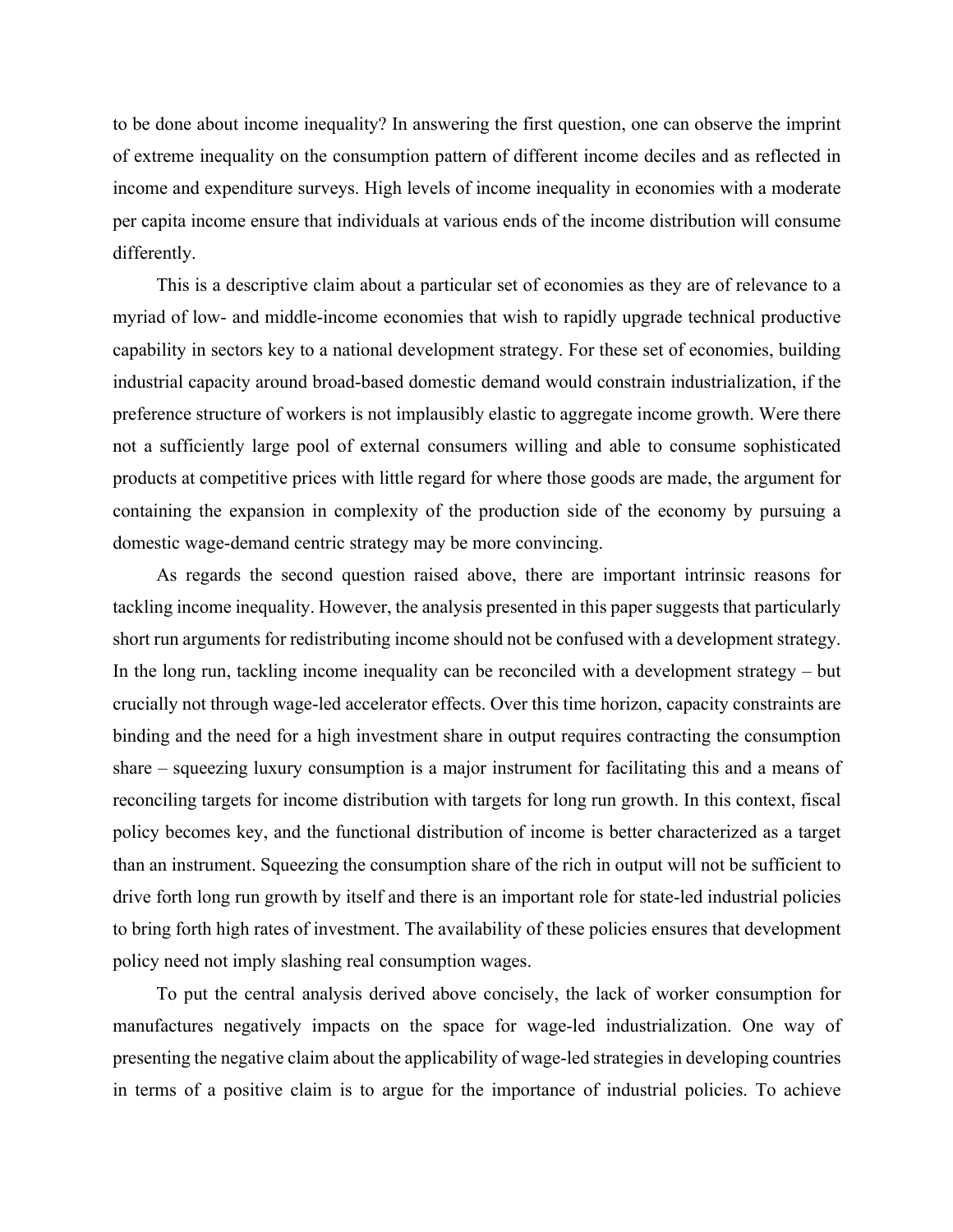development (structural transformation), merely boosting aggregate demand, in this case via shifts in income distribution, is insufficient. This insufficiency is underlined by one sector models in general and calls for wage-led growth in particular.

#### **BIBLIOGRAPHY**

- Bhaduri, A.; Marglin, S. 1990. 'Unemployment and the real wage: the economic basis for contesting political ideologies.' *Cambridge Journal of Economics,* Vol. 14, No. 4.
- Chibber, V. 2003. *Locked in Place. State-Building and Late Industrialization in India*. Princeton University Press.
- Clementi, F.; Fabiani, M.; Molini, V. 2020. 'How polarized is sub-Saharan Africa? A look at the regional distribution of consumption expenditure in the 2000s.' *Oxford Economic Papers*, Vol. 73, Issue 2.
- Deaton, A. 1999. 'Commodity prices and growth in Africa.' *Journal of Economic Perspectives*, Vol. 13, No. 3.
- Dutt, A. K. 1991. 'Stagnation, income distribution and the agrarian constraint: a note.' *Cambridge Journal of Economics*, Vol. 15, No. 3.
- Dutt, A. K. 1996. 'The Role of Keynesian Policies in Semi-Industrialised Countries: theory and evidence from India.' *International Review of Applied Economics*, Vol. 10, No. 1.
- Eswaran, M.; Kotwal, A. 1993. 'A theory of real wage growth in LDCs.' *Journal of Development Economics,* 42.
- Falkinger, J.; Zweimüller, J. 1996. 'The cross-country Engel curve for product diversification.' *Structural Change and Economic Dynamics,* 7.
- FitzGerald, E. V. K. 1990. 'Kalecki on financing development: an approach to the macroeconomics of the semi-industrialised economy.' *Cambridge Journal of Economics,*  Vol. 14, No. 2.
- Gollin, D. 2014. 'The Lewis Model: A 60-Year Retrospective.' *Journal of Economic Perspectives*, Vol. 28, No. 3.
- Grandin, G. 2009. *Fordlandia.* Picador.
- Harris, L. 1996. 'Keynesian Policy in Disarticulated Economies.' *International Review of Applied Economics,* Vol. 10, No. 1.
- Hein, E. 2014. *Distribution and Growth after Keynes*. Edward Elgar*.*
- Imbs, J.; Wacziarg, R. 2003. 'Stages of Diversification.' *American Economic Review*, Vol. 93, No. 1.
- Inchauste, G.; Lustig, N.; Maboshe, M.; Purfield, C.; Woolard, I. 2015. 'The Distributional Impact of Fiscal Policy in South Africa.' *World Bank Policy Research Working Paper 7194*.
- de Janvry, A.; Sadoulet, E. 1983. 'Social Articulation as a Condition for Equitable Growth.' *Journal of Development Economics,* 13*.*
- Kalecki, M. 1955. 'The Problem of Financing of Economic Development.' *Indian Economic Review,* Vol. 2, No. 3.
- Kalecki, M. 1968. 'The Difference between Crucial Economic Problems of Developed and Underdeveloped Non-Socialist Economies.' Ch. 2 in *Essays on Developing Economies*, The Harvester Press.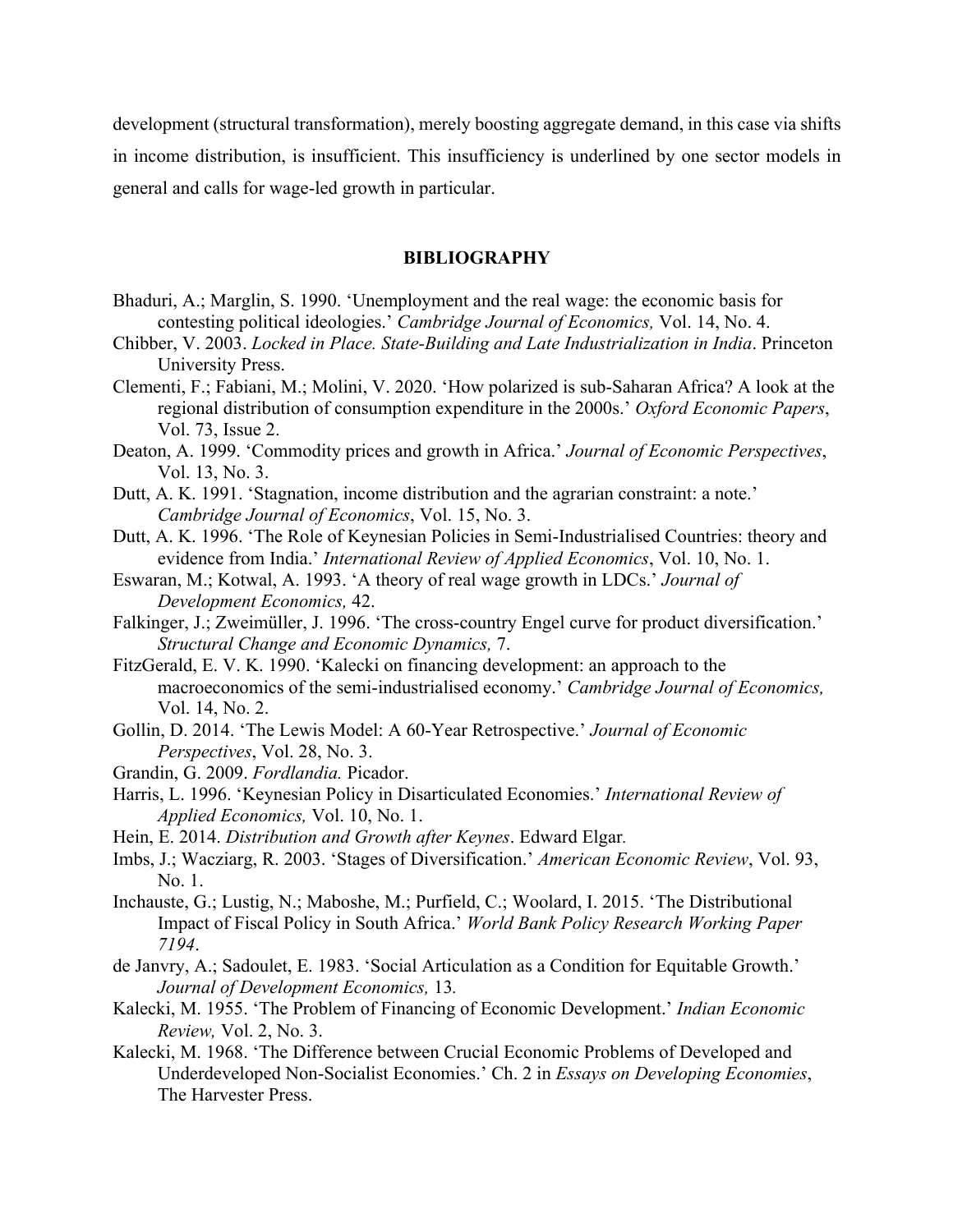Klein, M. C.; Pettis, M. 2020. *Trade Wars are Class Wars*. Yale University Press.

Laitner, J. 2000. 'Structural Change and Economic Growth.' *Review of Economic Studies*, 67.

Lavinas, L. 2017. 'How social developmentalism reframed social policy in Brazil.' *New Political Economy*, 22:6.

Lavoie, M. 2014. *Post-Keynesian Economics*. Edward Elgar.

Lavoie, M. 2020. 'Thoughts on Post-Keynesian Economics and Emerging Economies.' *Cuadernos de Economia*, 39 (80).

- Lavoie, M.; Stockhammer, E. 2012. 'Wage-led growth: Concept, theories and policies.' *International Labour Office Conditions of work and employment series; No. 41.*
- Leon, P. 1967. *Structural change and growth in capitalism.* The Johns Hopkins Press.
- Lin, J. Y. 2021. 'Dual Circulation and China's Development.' *Front. Econ. China*, 16(1).
- Moene, K. O.; Wallerstein, M. 2003. 'Social Democracy as a Development Strategy.' University of Oslo, Department of Economics Memorandum No 35/2003.
- Onaran, Ö.; Galanis, G. 2012. 'Is aggregate demand wage-led or profit-led?' *ILO Conditions of Work and Employment Series No. 40*.
- Padayachee, V.; Zarenda, H. 1996. 'Macroeconomic and labour market policies for employment generation in South Africa.' *Metroeconomica*, 47:2.
- Pasinetti, L. 1981. *Structural Change and Economic Growth*. Cambridge University Press.

Pettis, M. 2021. 'Will China's Common Prosperity Upgrade Dual Circulation?' *Carnegie Endowment for International Peace*. Accessed online: https://carnegieendowment.org/chinafinancialmarkets/85571.

- Pizano, D. 2009. *Conversations with Great Economists*. Jorge Pinto Books.
- Razmi, A; Rapetti, M; Skott, P. 2012. 'The real exchange rate and economic development.' *Structural Change and Economic Dynamics,* Vol. 23, Issue 1.
- Razmi, A. 2016. 'Growth and distribution in low-income economies: modifying post-Keynesian analysis in light of theory and history.' *Review of Keynesian Economics*, Vol. 4, No. 4.
- Rodrik, D. 2016. 'An African Growth Miracle?' *Journal of African Economies*.
- Ros, J. 2016. 'Can growth be wage-led in small open developing economies?' *Review of Keynesian Economics*, Vol. 4, No. 4.
- Sachs, I. 2004. 'Kalecki's political economy of development of mixed economies: Employmentled growth,' Ch. 13 in Sadowski, Z. and Szeworski, A (eds.), *Kalecki's Economics Today*, Routledge.
- Sawyer, M. 1985. 'The Economics of Michal Kalecki.' *Eastern European Economics,* Vol. 23, No. 3/4.
- Seguino, S. 1997. 'Gender Wage Inequality and Export-Led Growth in South Korea.' *Journal of Development Studies*, Vol. 34, No. 2.
- Skott, P. 1989. *Conflict and Effective Demand in Economic Growth*. Cambridge University Press.
- Skott, P. 2017. 'Weaknesses of wage-led growth.' *Review of Keynesian Economics*, Vol. 5, Issue 3.
- Skott, P. 2021. 'Fiscal policy and structural transformation in developing economies.' *Structural Change and Economic Dynamics*, Vol. 56.
- Taylor, L. 1983. *Structuralist Macroeconomics*. Basic Books.
- Taylor, L.; Arida, P. 1988. 'Long-Run Income Distribution and Growth,' Ch. 6 in Chenery, H. and Srinivasan, T. (eds.); *Handbook of Development Economics*, Elsevier.
- Trigg, A. 2006. *Marxian Reproduction Schema.* Routledge*.*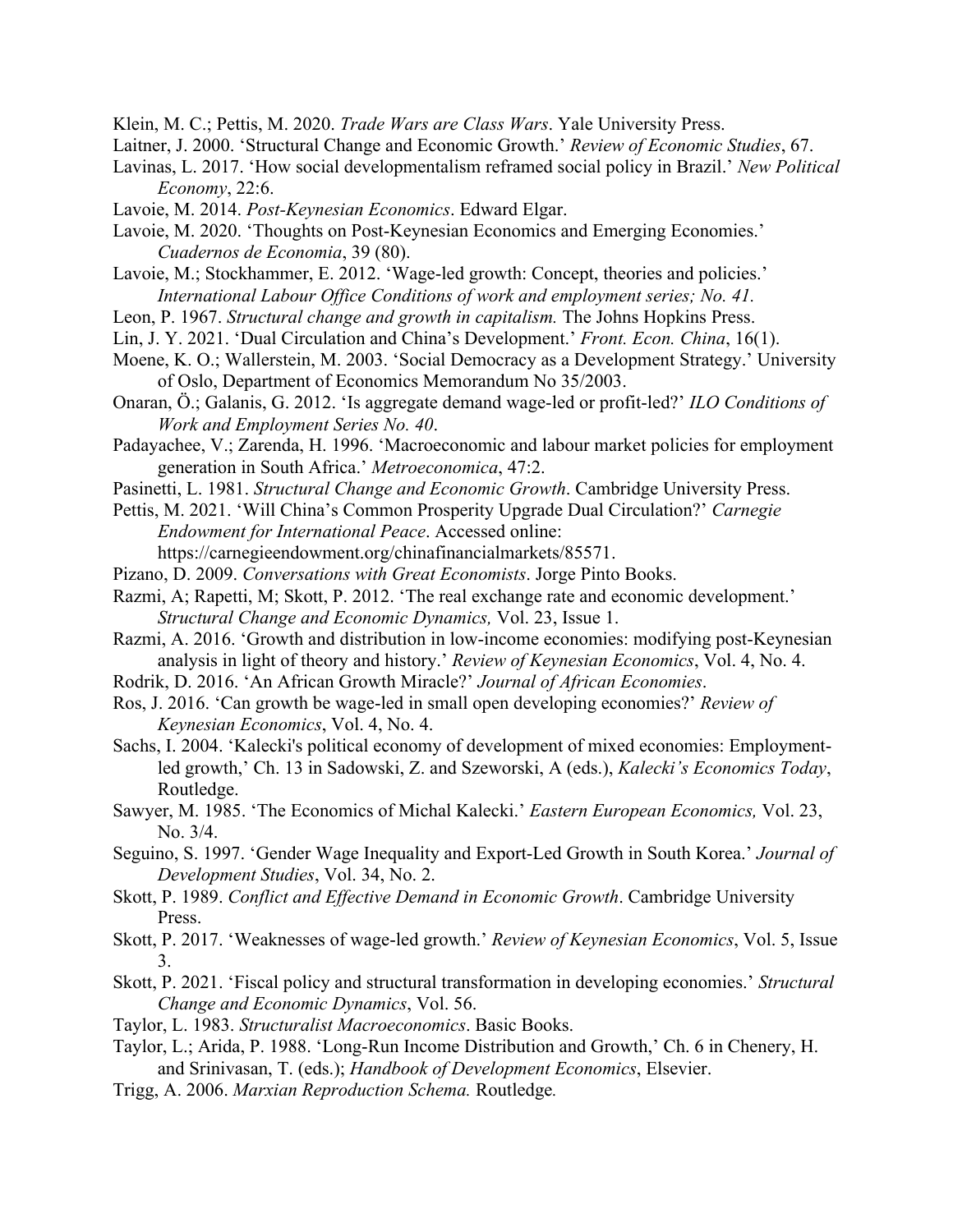Westphal, L. E. 1990. 'Industrial Policy in an Export-Propelled Economy: Lessons from South Korea's Experience.' *Journal of Economic Perspectives*, Vol. 4, No. 3.

### *Appendix A*

This appendix outlines the neo- and post-Kaleckian models in closed, canonical form. In these single sector models, a rise in the mark-up captures a decline in the real wage. Core to this model is the assumption that a homogenous output is produced for both consumption and investment purposes and that changes in the mark-up are purely exogenous.

The profit share,  $\pi$ , is determined by the mark-up,  $\theta$ .

$$
\pi = \theta/(1+\theta) \tag{A.1}
$$

The profit rate, r, is given by  $\pi$ , capacity utilization, u, and the capacity-capital ratio, *j*.

$$
r = \pi u / j \tag{A.2}
$$

The saving rate,  $g_s$ , is given by propensity to save out of profits, such that:

$$
g_s = sr = s\pi u/j \tag{A.3}
$$

And the rate of accumulation is determined by animal spirits, *z*, and demand conditions, where  $\gamma$  is a parameter.

$$
\frac{l}{K} = z + \gamma u \tag{A.4}
$$

The model is solved for a goods market equilibrium in the standard form and assuming the Keynesian stability condition:

$$
s\pi > j\gamma u\tag{A.5}
$$

The equilibrium value of the rate of utilization is subsequently given by:

$$
u^* = \frac{z}{\frac{5\pi}{j} - \gamma} \tag{A.6}
$$

And corresponding the equilibrium rates of accumulation and saving become:

$$
\left(\frac{l}{K}\right)^{*} = z + \frac{\gamma z}{\frac{s\pi}{j} - \gamma} \tag{A.7}
$$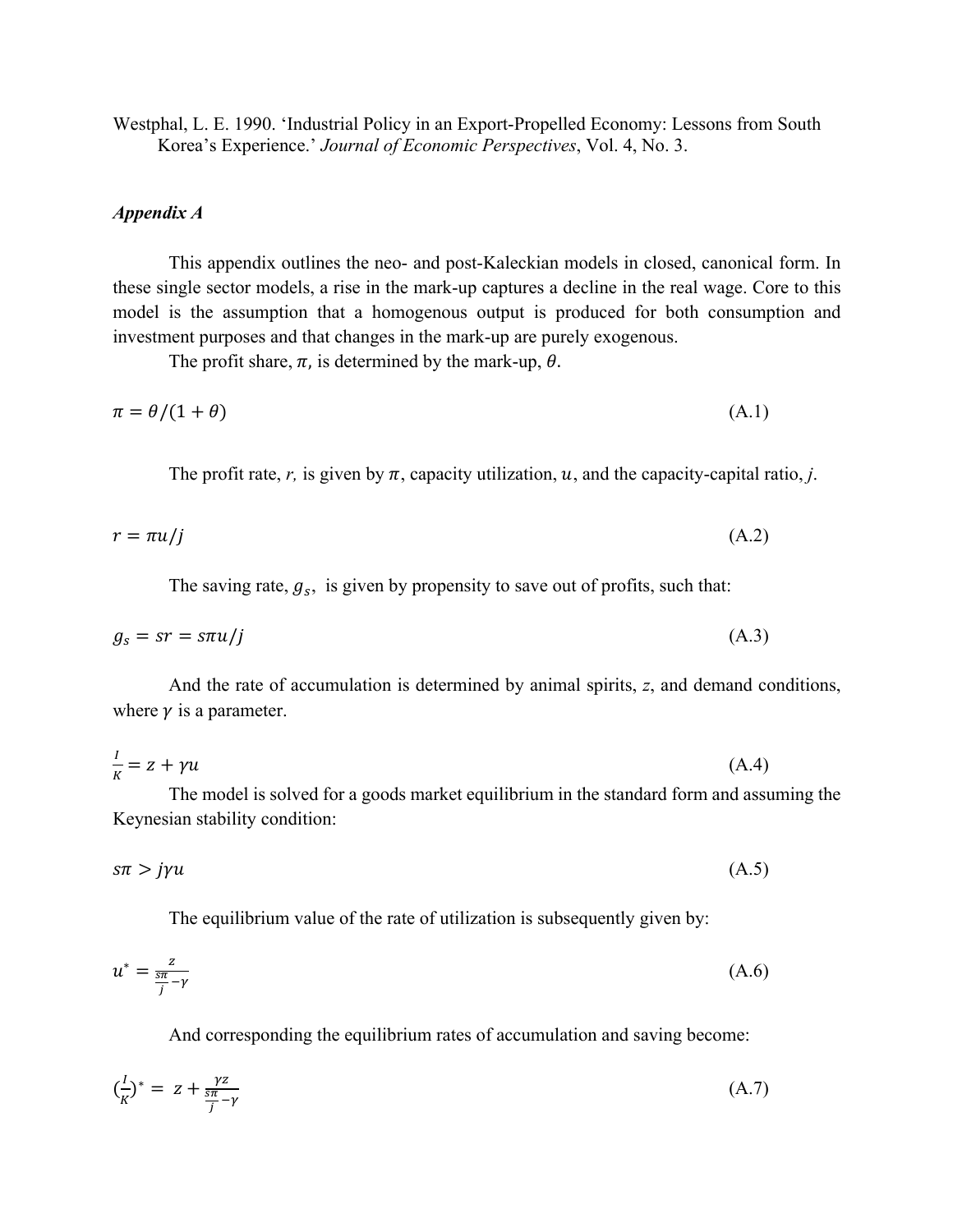$$
g_s^* = \frac{(s\pi z)/(\frac{s\pi}{j} - \gamma)}{j} \tag{A.8}
$$

In summary then, the framework can be used to analyze the 'paradox of thrift'  $-$  a lower propensity to save becomes expansionary and induces a growth of consumption demand, utilization, resultingly investment (Hein 2014, 254):

$$
\frac{\partial u^*}{\partial s} = \frac{-z\pi/j}{(s\pi - \gamma)^2} < 0 \tag{A.9}
$$

$$
\frac{\partial \left(\frac{I}{K}\right)^{*}}{\partial s} = \frac{-\gamma z \pi / j}{(\frac{s\pi}{j} - \gamma)^2} < 0
$$
\n(A.10)

The model also allows for an illustration of the 'paradox of costs':

$$
\frac{\partial u^*}{\partial \pi} = \frac{-zs_j^2}{(\frac{sx}{j}-\gamma)^2} < 0 \tag{A.11}
$$

$$
\frac{\partial \left(\frac{I}{K}\right)^{*}}{\partial \pi} = \frac{-\gamma z(s_j^2)}{(s\pi - \gamma)^2} < 0 \tag{A.12}
$$

This model thus establishes the prospects for 'wage-led growth' (neglecting the possibility of a 'profit-led growth' regime) since capital accumulation is influenced only by the rate of utilization. Hence, the neo-Kaleckian model has no space for the potential negative effects of a reduced profit share of income on investment. This prospect was introduced in Bhaduri and Marglin (1990) – the so-called 'post-Kaleckian' model. Their extension essentially updates the investment function to include the effect of changes in the profit share on investment.

$$
\frac{I}{K} = z + \gamma u + \rho \pi \tag{A.13}
$$

There is now the possibility of an invalidation of the underconsumptionist implications derived by neo-Kaleckians. Solving the model for the equilibrium rate of utilization (using the saving function of the neo-Kaleckian model) we get the following:

$$
u^* = \frac{z + \rho \pi}{\frac{s\pi}{j} - \gamma} \tag{A.14}
$$

$$
\left(\frac{l}{K}\right)^{*} = z + \gamma \left(\frac{z+\rho\pi}{\frac{s\pi}{j}-\gamma}\right) + \rho\pi
$$
\n(A.15)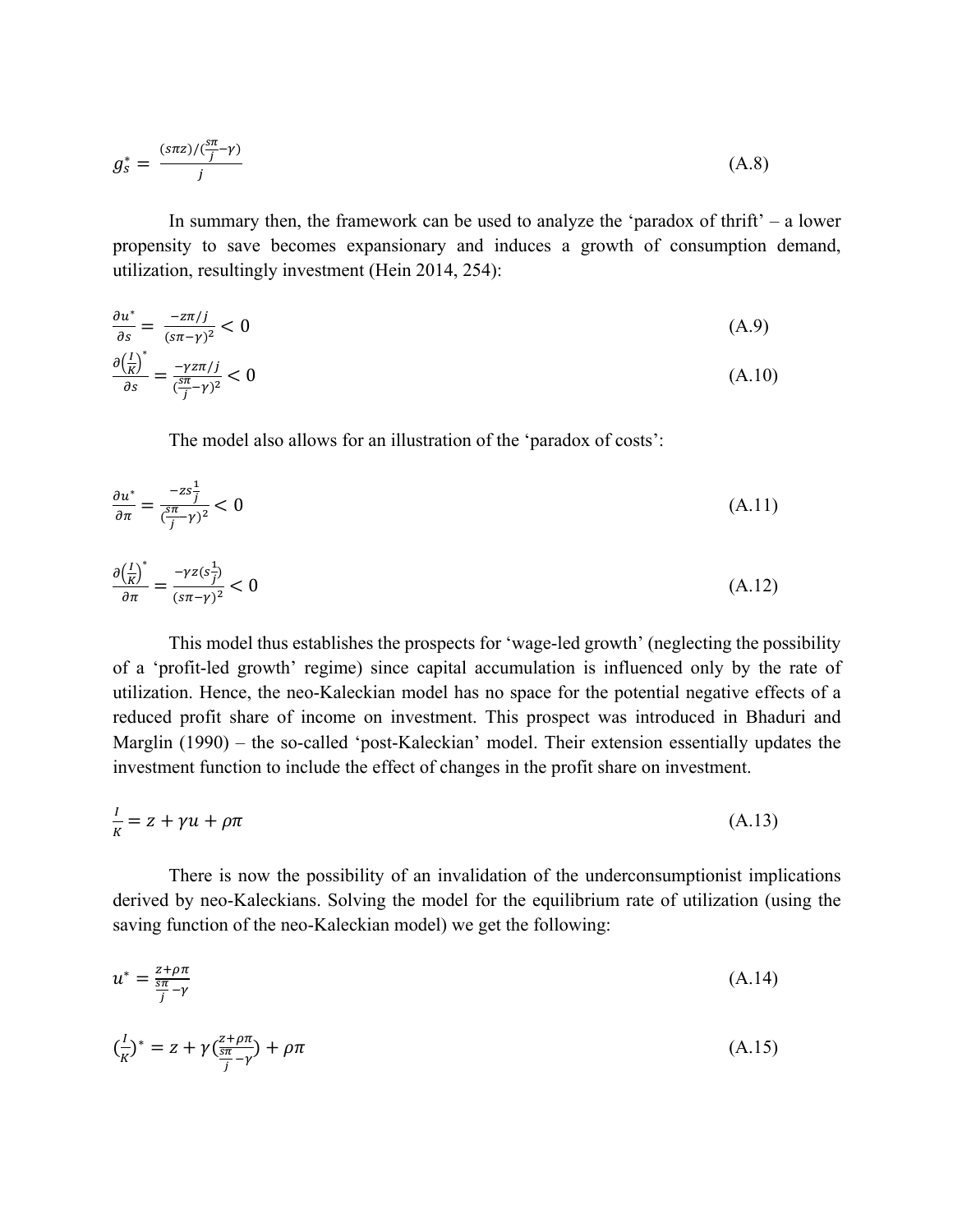The partial effect of the savings rate on capacity utilization remains qualitatively as before:

$$
\frac{\partial u^*}{\partial s} = \frac{-(z + \rho \pi)\pi / j}{(\frac{s\pi}{j} - \gamma)^2} < 0 \tag{A.16}
$$

$$
\frac{\partial \left(\frac{I}{K}\right)^*}{\partial s} = \frac{-\gamma (z + \rho \pi) \frac{\pi}{j}}{\left(\frac{s\pi}{j} - \gamma\right)^2} < 0 \tag{A.17}
$$

However, the paradox of cost no longer necessarily holds:

$$
\frac{\partial u^*}{\partial \pi} = \frac{\rho - s_j^{\underline{u}}}{\frac{s\pi}{j} - \gamma} \tag{A.18}
$$

$$
\frac{\partial \left(\frac{I}{K}\right)^*}{\partial \pi} = \frac{\gamma(-\gamma \rho - z s_j^2)}{(s_j^2 - \gamma)^2} + \rho \tag{A.19}
$$

The analysis hence allows for the possibility of two regimes: a 'stagnationist regime' (wage-led regime), where investment is weakly responsive to changes in the profit share, and an 'exhilarationist regime' (profit-led regime), where the capitalist investment responds more strongly to changes in the profit share (Bhaduri and Marglin 1990, 381-382).

# *Appendix B*

Since the non-tradable sector is not particularly capital intensive, for simplicity I assume labor is the exclusive factor of production in this sector. There are constant returns to labor.

$$
Y_N = A L_N \tag{B.1}
$$

By contrast, the tradable sector meanwhile uses a Leontief technology.

$$
Y_T = aL_T = ubK \tag{B.2}
$$

Equilibrium in the non-tradable sector requires that real output and consumption are equivalent.

$$
Y_N = C_N \tag{B.3}
$$

Meanwhile, *q* is defined as the relative price of tradable goods to non-tradable goods, in terms of domestic currency.

$$
q = \frac{P_T}{P_N} \tag{B.4}
$$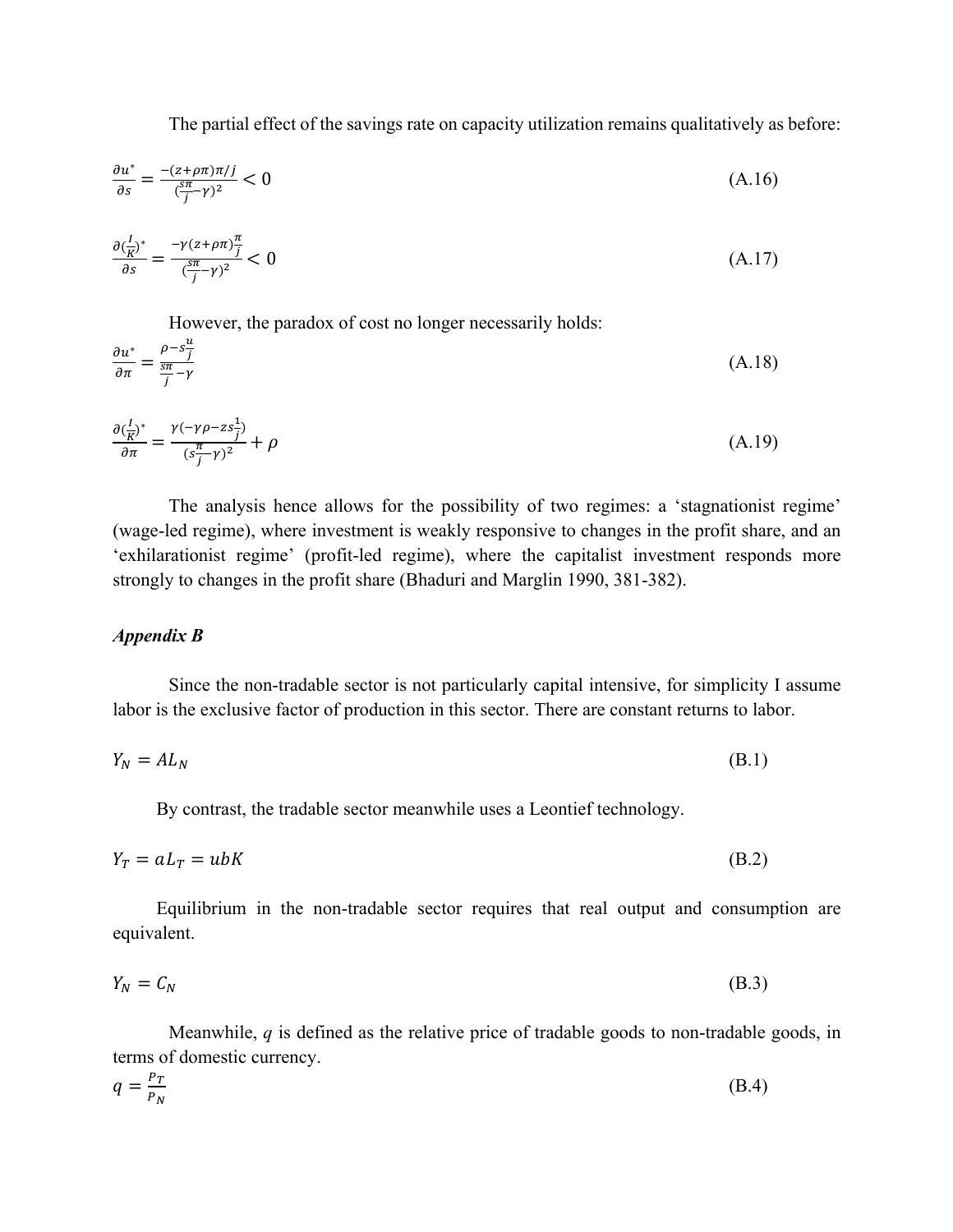Export levels are given exogenously in the short run, ensuring capacity utilization remains an accommodating variable and realization problems may affect tradable sector firms at this time horizon.

The aggregate output level, in terms of non-tradable prices, is given by:

$$
Y = Y_N + qY_T \tag{B.5}
$$

Finally, domestic demand in aggregate (also in terms of non-tradable prices) is given by:

$$
D = C_N + qC_T + q\frac{P_K}{P_T}I\tag{B.6}
$$

Using the equilibrium condition for the non-tradable sector:

$$
Y_N = C_N \tag{B.7}
$$

And solving for  $Y_N$  gives an equilibrium value of non-tradable output (workings can be found in Appendix C) and employment:

#### *Appendix C*

This appendix sets out the proof for derivation of the N-sector equilibrium, assuming  $\beta =$ 1.  $Step 1: AL<sub>N</sub> = vAL<sub>N</sub> + vAL<sub>T</sub> + (1 - s)(\alpha)[qubK - vAL<sub>T</sub> + AL<sub>N</sub> - vAL<sub>N</sub>]$  $Step 2: AL<sub>N</sub> = vAL<sub>N</sub>[1 - \alpha(1 - s)] + vAL<sub>T</sub>[1 - \alpha(1 - s)] + \alpha(1 - s)[qubK] + \alpha(1 - s)AL<sub>N</sub>$  $Step 3: \frac{AL_N}{[1-\alpha(1-s)]} = \nu A L_N + \nu A L_T + q \nu b K \frac{\alpha(1-s)}{[1-\alpha(1-s)]} + A L_N \frac{\alpha(1-s)}{[1-\alpha(1-s)]}$  $\left[1-\alpha(1-s)\right]$  $[L_T = \frac{ubK}{a}, from B. 2]$  $Step\ 4: \frac{AL_N}{[1-\alpha(1-s)]} = vAL_N + ubK\left[\frac{vA}{a} + \frac{\alpha(1-s)q}{[1-\alpha(1-s)]}\right] + AL_N\frac{\alpha(1-s)}{[1-\alpha(1-s)]}$  $\left[1-\alpha(1-s)\right]$ Step 5:  $\frac{AL_N}{11 - N}$  $\frac{AL_N}{[1-\alpha(1-s)]} [1-\alpha(1-s)] = vAL_N + ubK \left[ \frac{v_A}{a} + \frac{\alpha(1-s)q}{[1-\alpha(1-s)]} \right]$  $Step 6: AL<sub>N</sub>(1 - v) = ubK \left[ \frac{v_{A}}{a} + \frac{\alpha(1 - s)q}{[1 - \alpha(1 - s)]} \right]$ Step 7:  $Y_N^* = \frac{ubK}{1-v} \left[ \frac{vA}{a} + \frac{\alpha (1-s)q}{1-\alpha (1-s)} \right]$ 

*Appendix D*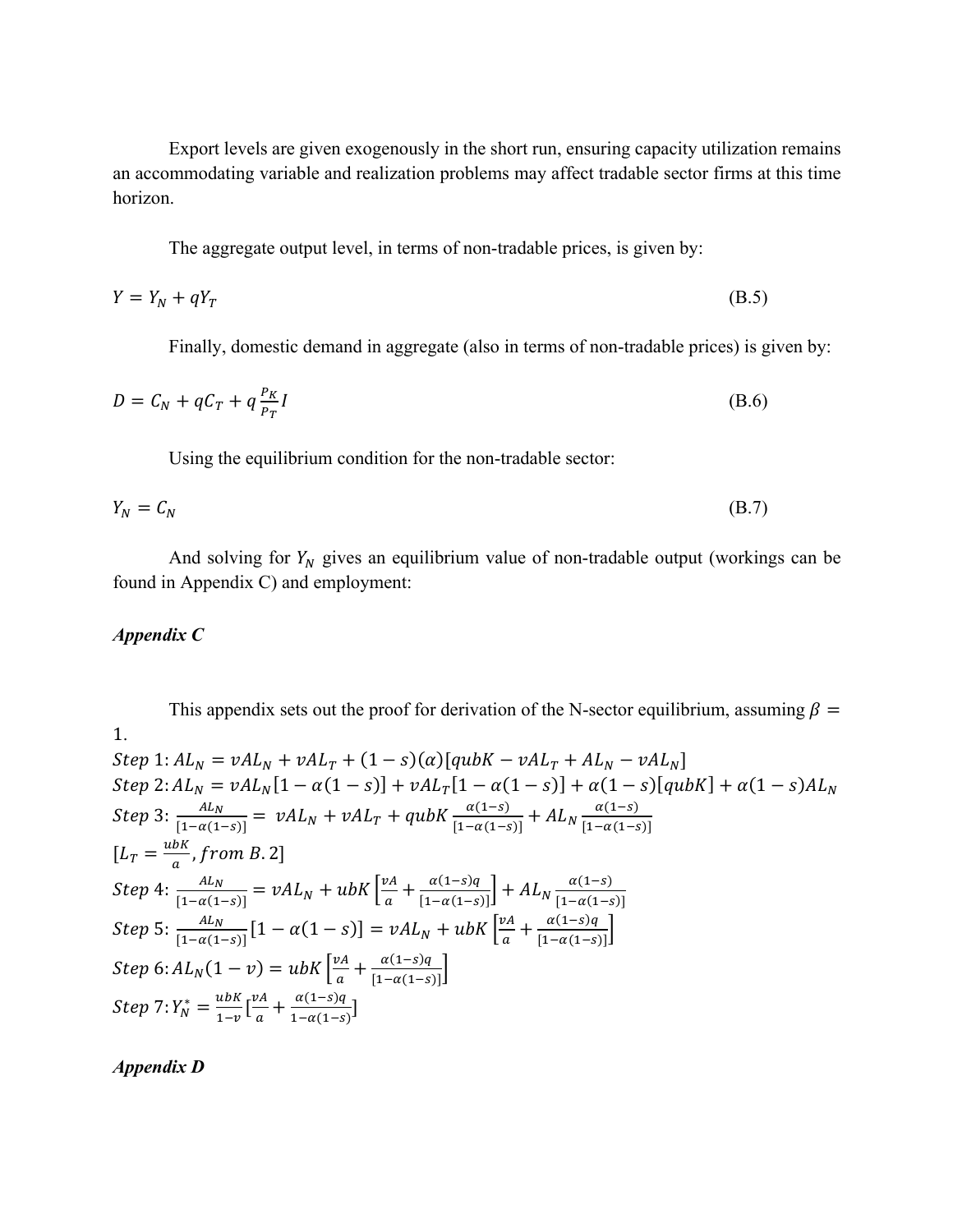The equilibrium solution for the tradable sector can be found as follows, using the tradable consumption function incorporating a strong form of Engel's Law ( $\beta = 1$ ). Step 1:  $ubK = X + C_T$  $Step 2: ubK = X + (1 - s)(1 - \alpha)[qubK - vAL_T + AL_N - vAL_N]/q$ Step 3:  $u = \frac{x}{bK} + (1-s)(1-\alpha)u - \left(\frac{vA}{q}\right)\left(\frac{L_T}{bK}\right)\left((1-s)(1-\alpha)\right) + \frac{AL_N}{q bK}(1-v)((1-s)(1-\alpha))$  $\alpha$ ) z Step 4:  $u[1 - (1 - s)(1 - \alpha)] = \frac{x}{bK} + \frac{AL_N}{qbK}(1 - v)((1 - s)(1 - \alpha)) - (\frac{vA}{q})(\frac{L_T}{bK})((1 - s)(1 - \alpha))$  $\alpha$ ))  $\left[\frac{L_T}{bK} = \frac{u}{a}, from B. 2\right]$ Step 5:  $u[1 - (1 - s)(1 - \alpha)] = \frac{x}{bK} + \frac{AL_N}{q bK} (1 - v)((1 - s)(1 - \alpha)) - (\frac{vA}{q})(\frac{u}{a})$  $\frac{u}{a}$ )((1 – s)(1 –  $\alpha$ ))  $[L_N = \frac{ubK}{A(1-v)} \left[ \frac{vA}{a} + \frac{\alpha(1-s)q}{1-\alpha(1-s)} \right]$ , from B.1 and step 7 of Appendix C.] Step 6:  $u[1 - (1 - s)(1 - a)] = \frac{x}{bK} + u \left[ \frac{vA}{qa} \right]$  $\frac{\nu A}{q a} + \frac{\alpha (1-s)}{1-\alpha (1-s)} \Big] (1-\alpha) (1-s) - \frac{\nu A u}{q a} (1-\alpha) (1-s)$ Step 7:  $u[1-(1-s)(1-\alpha)] = \frac{x}{bK} + u[\frac{\alpha(1-s)}{1-\alpha(1-s)}](1-\alpha)(1-s)$ Step 8:  $u\left[1 - (1-s)(1-\alpha)\left(1 + \frac{\alpha(1-s)}{1-\alpha(1-s)}\right)\right] = \frac{X}{bK}$  $Step 9: u[1 - \left(\frac{(1-s)(1-a)}{1-\alpha(1-s)}\right)] = \frac{x}{bK}$ Step  $10: u\left[\frac{s}{1-\alpha(1-s)}\right] = \frac{X}{bK}$  $Step 11: u^* = \frac{X[1 - \alpha(1-s)]}{bKs}$ 

#### *Appendix E*

For the purposes of deriving further policy conclusions in the absence of cross sector wage equalization, a simple extension to the model, incorporating a fixed tradable sector union wage premium (*d*), may be of interest:

$$
C_N = vAL_N + dvAL_T + (1 - s)(\alpha)[qubK - dvAL_T + AL_N - vAL_N]
$$
(E.1)

The wage in the tradable sector is no longer equal to the wage in the non-tradable sector, which has implications for the demand for non-tradable goods equation.

$$
C_T = (1 - s)(1 - \alpha)[qubK - dvAL_T + AL_N - vAL_N]/q
$$
 (E.2)

Likewise, the union wage premium enters the equation for demand for tradable goods.